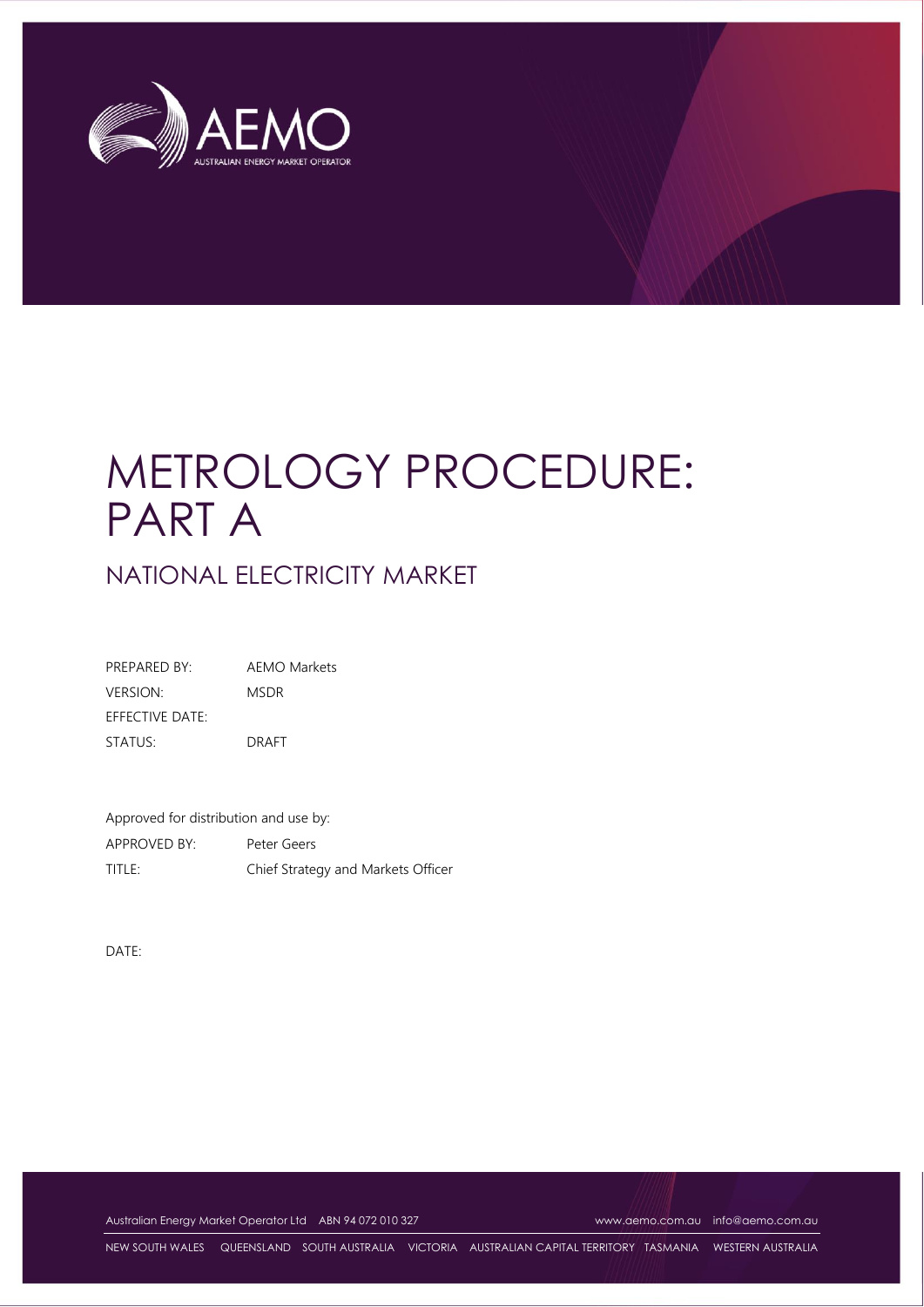

# **VERSION RELEASE HISTORY**

| Version | <b>Effective Date</b> | Summary of Changes                                                                                                                                                                                                                                                                                   |  |
|---------|-----------------------|------------------------------------------------------------------------------------------------------------------------------------------------------------------------------------------------------------------------------------------------------------------------------------------------------|--|
| 3.0     | 31 October 2011       | Updated to incorporate provisions of Rule Change: Provision of Metering Data<br>Services and Clarification of Existing Metrology Requirements.                                                                                                                                                       |  |
| 3.01    | 1 July 2012           | Updated to incorporate jurisdictional material in relation to Queensland Retail Tariff<br>Reform                                                                                                                                                                                                     |  |
| 3.10    | 1 January 2014        | Introduction of FRC in Tasmania                                                                                                                                                                                                                                                                      |  |
| 3.20    | 1 March 2014          | Updated to incorporate provisions of Rules Change: National Electricity Amendment<br>(Small Generation Aggregator Framework) Rule 2012 ERC 0141 and text corrections.                                                                                                                                |  |
| 5.30    | 15 May 2015           | Updated to align version numbering with Metrology Procedure: Part B and to include<br>corrections                                                                                                                                                                                                    |  |
| 6.00    | 1 December 2017       | Updated to incorporate:<br>National Electricity Amendment (Expanding competition in metering and<br>related services) Rule 2015. No.12;<br>National Electricity Amendment (Embedded Networks) Rule 2015 No. 15; and<br>National Electricity Amendment (Meter Replacement Processes) Rule 2016 No. 2. |  |
| 6.01    | 1 December 2017       | Updated to incorporate a number of clarifications and corrections                                                                                                                                                                                                                                    |  |
| 6.02    | 1 December 2017       | Updated with feedback from PoC Work Package 3 first stage consultation                                                                                                                                                                                                                               |  |
| 6.03    | 1 December 2017       | Final version.                                                                                                                                                                                                                                                                                       |  |
| 6.04    | 1 December 2017       | Added Jurisdictional x-values for type 4A metering installations                                                                                                                                                                                                                                     |  |
| 6.05    | 20 May 2020           | Updated to include IEC61869 in the CT and VT Standards, and clarify the verification<br>of Metering Data for whole current Small Customer Metering Installations, Type 4A,<br>5, 6 and 7 Metering Installations.                                                                                     |  |
|         |                       | This version of the Procedure is not yet effective. AEMO will provide participants<br>with at least 8 months' notice prior to the effective date.                                                                                                                                                    |  |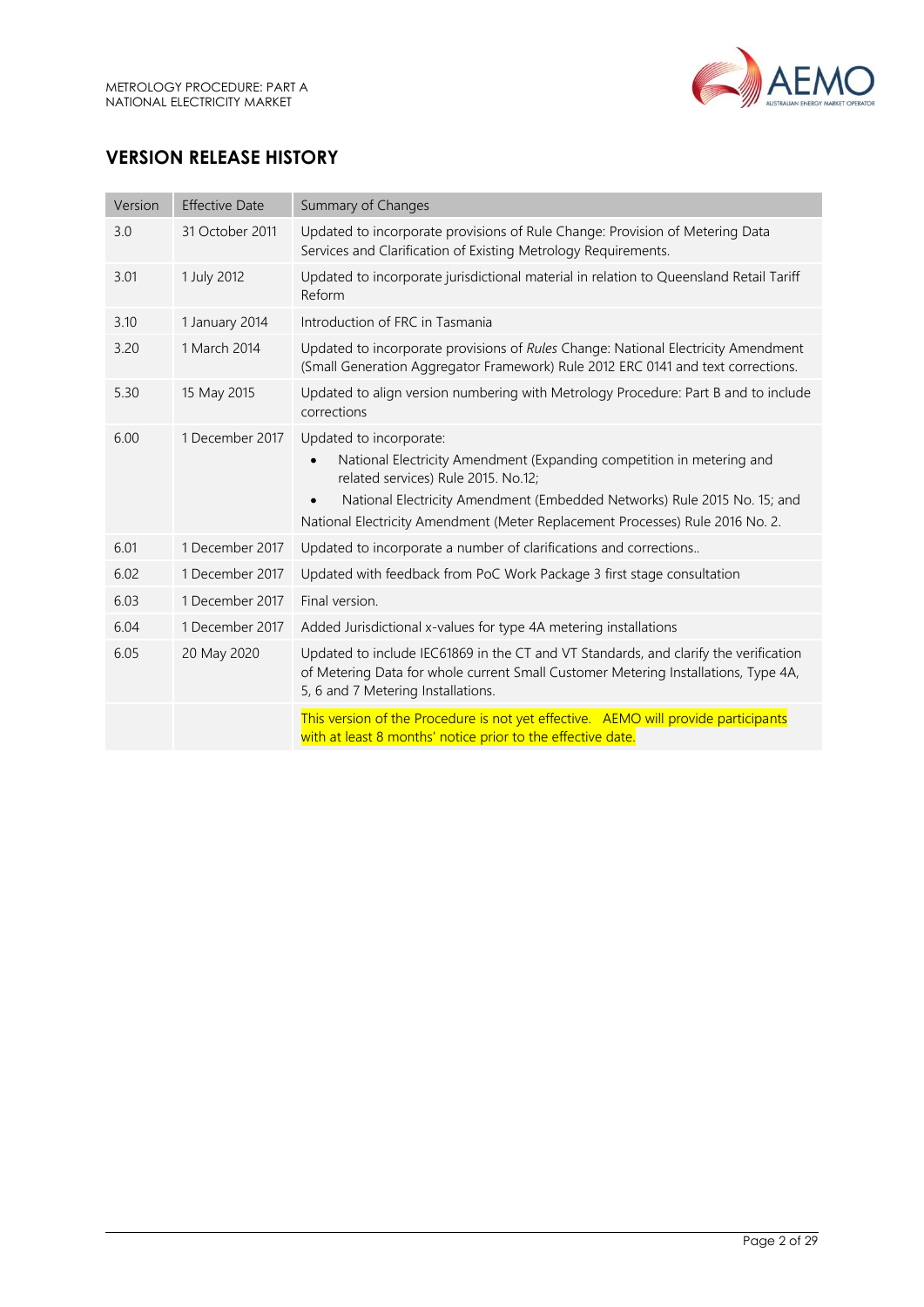

#### **CONTENTS**

| 1.    | <b>INTRODUCTION</b>                                                    | 5              |
|-------|------------------------------------------------------------------------|----------------|
| 1.1.  | Purpose and Scope                                                      | 5              |
| 1.2.  | Definitions and Interpretation                                         | 5              |
| 1.3.  | <b>Related AEMO Documents</b>                                          | 5              |
| 2.    | RESPONSIBILITY FOR METERING PROVISION                                  | 5              |
| 3.    | METERING INSTALLATION COMPONENTS                                       | 6              |
| 3.1.  | Requirements under National Measurement Act and Use of Standards       | 6              |
| 3.2.  | Use of Optical Ports and Pulse Outputs                                 | $\overline{7}$ |
| 3.3.  | Password Allocation                                                    | $\overline{7}$ |
| 3.4.  | "x" values - Calculation and Use                                       | 7              |
| 3.5.  | "y" values - Calculation and Use                                       | 9              |
| 3.6.  | Grandfathering                                                         | 10             |
| 3.7.  | Data Storage Requirements for Meters                                   | 10             |
| 3.8.  | Metering Installation Clock                                            | 11             |
| 3.9.  | <b>Interval Meters</b>                                                 | 11             |
| 3.10. | Alarm settings                                                         | 11             |
| 4.    | MINIMUM SERVICES SPECIFICATION                                         | 11             |
| 4.1.  | Minimum Service Levels                                                 | 12             |
| 4.2.  | <b>Technical Requirements</b>                                          | 12             |
| 5.    | <b>SUMMATION METERING</b>                                              | 13             |
| 6.    | <b>EMBEDDED NETWORKS</b>                                               | 13             |
| 7.    | REVERSION OF METERING INSTALLATION TYPES                               | 14             |
| 8.    | ROUTINE TESTING AND INSPECTION OF METERING INSTALLATIONS               | 15             |
| 9.    | INSTALLATION OF METER(S)                                               | 15             |
| 9.1.  | <b>General Requirements</b>                                            | 15             |
| 9.2.  | Type 4A Metering Installations Only                                    | 15             |
| 9.3.  | Queensland Only                                                        | 16             |
| 10.   | <b>METER CHURN</b>                                                     | 16             |
| 10.1. | Initiation of a Meter Churn                                            | 16             |
| 10.2. | Performance of a Meter Churn                                           | 16             |
| 10.3. | Meter Churn Process                                                    | 16             |
|       |                                                                        |                |
| 11.   | DE-COMMISSIONING AND REMOVAL OF METERING EQUIPMENT AND NETWORK DEVICES | 16             |
| 11.1. | Preliminary Requirements                                               | 16             |
| 11.2. | Network Devices                                                        | 17             |
| 12.   | RESPONSIBILITY FOR METERING DATA SERVICES                              | 17             |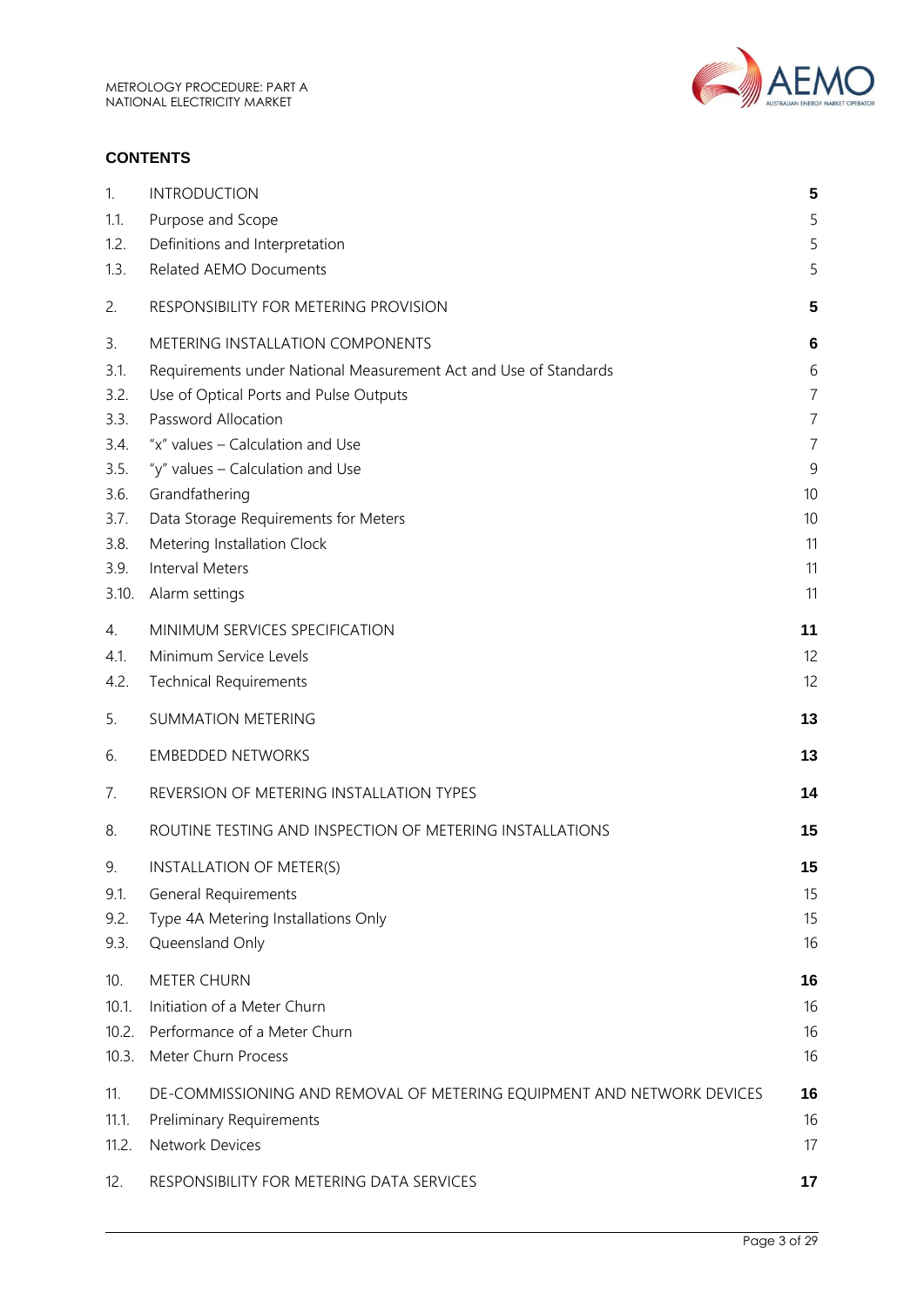

| 12.1. | Metering Data Services                                                                          | 17 |
|-------|-------------------------------------------------------------------------------------------------|----|
|       |                                                                                                 |    |
| 12.2. | Metering Data Collection                                                                        | 17 |
| 12.3. | Metering Data Storage                                                                           | 20 |
| 12.4. | Access to Metering Data                                                                         | 20 |
| 12.5. | Verification of Metering Data for whole current Small Customer Metering Installations, Type 4A, |    |
|       | 5, 6 and 7 Metering Installations                                                               | 20 |
| 12.6. | Metering Installation Type 7 - Sample Testing                                                   | 21 |
| 12.7. | Request for Test of Calculated Metering Data                                                    | 23 |
| 12.8. | AEMO's Metering Data Obligations                                                                | 24 |
| 13.   | <b>EMERGENCY PRIORITY PROCEDURES</b>                                                            | 24 |
| 13.1. | Criteria for determining Emergency Condition                                                    | 24 |
| 13.2. | Metering Installations Affected                                                                 | 25 |
| 13.3. | Prioritisation of Services by MC in Emergency Condition                                         | 25 |
| 13.4. | Other Laws Prevail                                                                              | 25 |
| 14.   | <b>SHARED FUSE ARRANGEMENTS</b>                                                                 | 25 |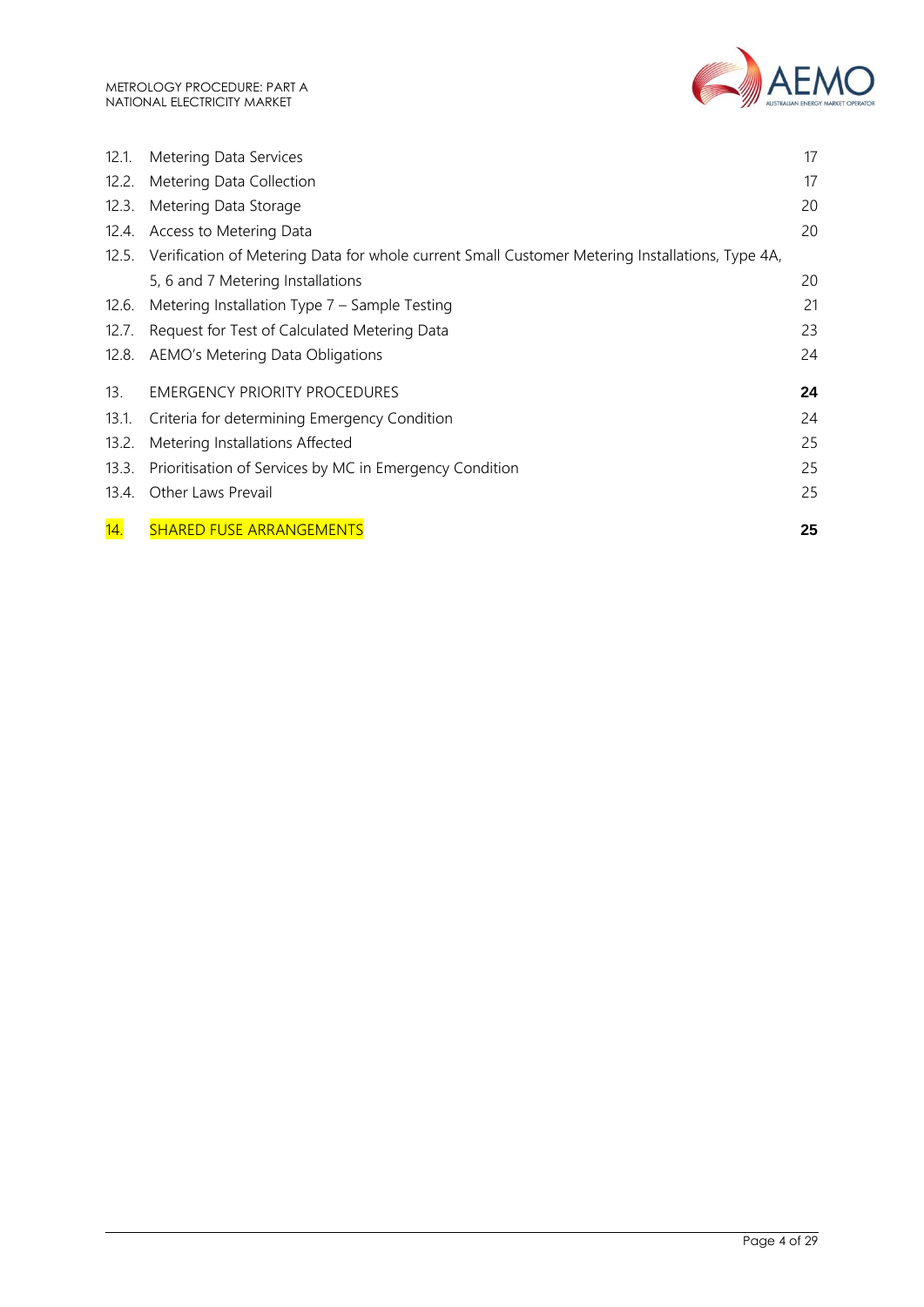

# <span id="page-4-0"></span>**1. INTRODUCTION**

#### <span id="page-4-1"></span>**1.1. Purpose and Scope**

This is the Metrology Procedure: Part A (Procedure), made under clauses 7.16.3, 7.16.4 and 7.16.5 of the National Electricity Rules (NER). This document also contains, for the sake of convenience, the following procedures:

- (a) *Minimum services specification* procedures, which AEMO is required to *publish* under clause 7.8.3(b) of the NER;
- (b) *Emergency priority procedures*, which AEMO is required to *publish* under clause 7.8.5(b) of the NER;
- (c) *Network device* procedures, which AEMO is required to *publish* under clause 7.8.6(1) of the NER; and
- (d) *Meter churn procedures*, which AEMO is required to *publish* under clause 7.8.9(f) of the NER.

This Procedure has effect only for the purposes set out in the NER. The NER and the *National Electricity Law* prevail over this Procedure to the extent of any inconsistency.

## <span id="page-4-2"></span>**1.2. Definitions and Interpretation**

Terms defined in the *National Electricity Law* and the NER have the same meanings in these Procedures unless otherwise specified in this clause.

Terms defined in the NER are intended to be identified in these Procedures by italicising them, but failure to italicise a defined term does not affect its meaning.

The Retail Electricity Market Procedures – Glossary and Framework:

- (a) Is incorporated into and forms part of this Procedure; and
- (b) Should be read in conjunction with this Procedure.

## <span id="page-4-3"></span>**1.3. Related AEMO Documents**

| Title                                                            | Location                                                                                                      |
|------------------------------------------------------------------|---------------------------------------------------------------------------------------------------------------|
| Retail Electricity Market Procedures - Glossary<br>and Framework | http://aemo.com.au/Electricity/National-Electricity-Market-<br>NEM/Retail-and-metering/Glossary-and-Framework |
| Metrology Procedure: Part B                                      | http://www.aemo.com.au/Electricity/Policies-and-<br>Procedures/Metrology-Procedures-and-Unmetered-Loads       |
| Service Level Procedure (MDP)                                    | http://www.aemo.com.au/Electricity/Retail-and-<br>Metering/Metering-Services                                  |
| Service Level Procedure (MP)                                     | http://www.aemo.com.au/Electricity/Retail-and-<br>Metering/Metering-Services                                  |

## <span id="page-4-4"></span>**2. RESPONSIBILITY FOR METERING PROVISION**

(a) Metering Coordinators (MCs) must use Metering Providers (MPs) to provide, install, test and maintain the relevant components, characteristics and service requirements of the *metering installation* as specified in the NER and this Procedure*,* as appropriate.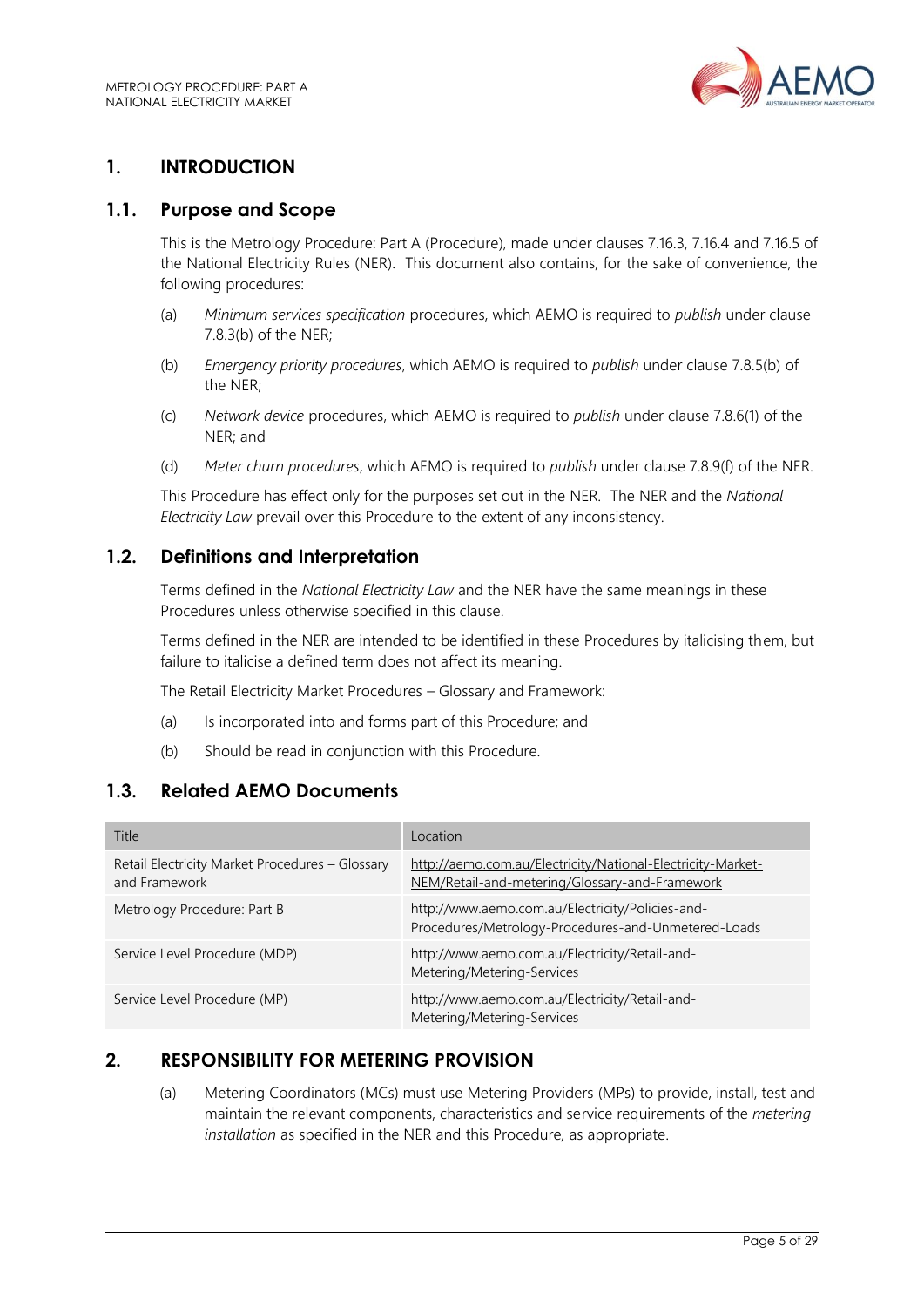

- (b) MCs are responsible for the design of a *metering installation* and warrant that the design complies with the components, characteristics and service requirements specified in the NER and this Procedure.
- (c) MCs must ensure the components have been selected, installed, tested and commissioned by the MPs so that the *metering installation* satisfies the relevant accuracy and performance requirements in the NER and this Procedure.
- (d) An MP must be able to provide detailed specification and design requirements for those *metering installations* for which accreditation has been provided.

## <span id="page-5-0"></span>**3. METERING INSTALLATION COMPONENTS**

The components, their characteristics, and associated service requirements for *metering installations* not detailed in the NER are detailed in this section.

## <span id="page-5-1"></span>**3.1. Requirements under National Measurement Act and Use of Standards**

- (a) *Meters* used in type 1, 2, 3, 4, 4A, 5, and 6 *metering installations* must comply with all applicable specifications or guidelines (including transitional arrangements) specified by the National Measurement Institute under the *National Measurement Act,* and must also meet all requirements of *Australian Standards* and International Standards:
	- (i) For type 1, 2, 3, 4, 4A, and 5 (including type 3 and 4 whole *current*) *metering installation measurement elements*: AS 62052.11, AS 62053.21 and AS 62053.22.
	- (ii) For type 6 *metering installation measurement elements*: AS 1284.1, AS 62053.21 and AS 62052.11.
- (b) CTs for type 1, 2, 3, 4, 4A, 5 and 6 *metering installations*, must meet the requirements of AS 60044.1, AS 60044.3 (combined transformers), or IEC 61869.1 (General Requirements) and IEC 61869.2 (CT) and must also comply with any applicable specifications or guidelines specified by the National Measurement Institute under the *National Measurement Act.*
- (c) VTs for type 1, 2, 3, 4 ,5 and 6 *metering installations*, must meet the requirements of AS 60044.2 (Inductive VT), AS 60044.3 (combined transformers), AS 60044.5 (Capacitor VT) and AS 1243 (three-phase VT) or IEC 61869.1 (General Requirements) and IEC 61869.3 (Inductive VT) and must also comply with any applicable specifications or guidelines (including transitional arrangements) specified by the National Measurement Institute under the *National Measurement Act.*
- (d) Newly purchased CTs and VTs must comply with current *Australian Standards* or International Standards as identified in paragraphs (b) and (c).
- (e) In-service and grandfathered CTs and VTs must comply with the *Australian Standard* that applied at the time of installation (for in-service) or purchase (for grandfathered).
- (f) Unless otherwise permitted by the NER, the MC must ensure that new *meters* and related equipment used at a *connection point* have a valid pattern approval issued under the authority of the National Measurement Institute or, until relevant pattern approvals exist, a valid type test certificate issued by a National Association of Testing Authorities (*NATA)* accredited laboratory or a body recognised by *NATA* under the ILAC mutual recognition scheme. Relevant approval certificates must be provided to AEMO on request.
- (g) A visible display must be provided to display, at a minimum, the cumulative total *energy* for each register measured by that *metering installation.*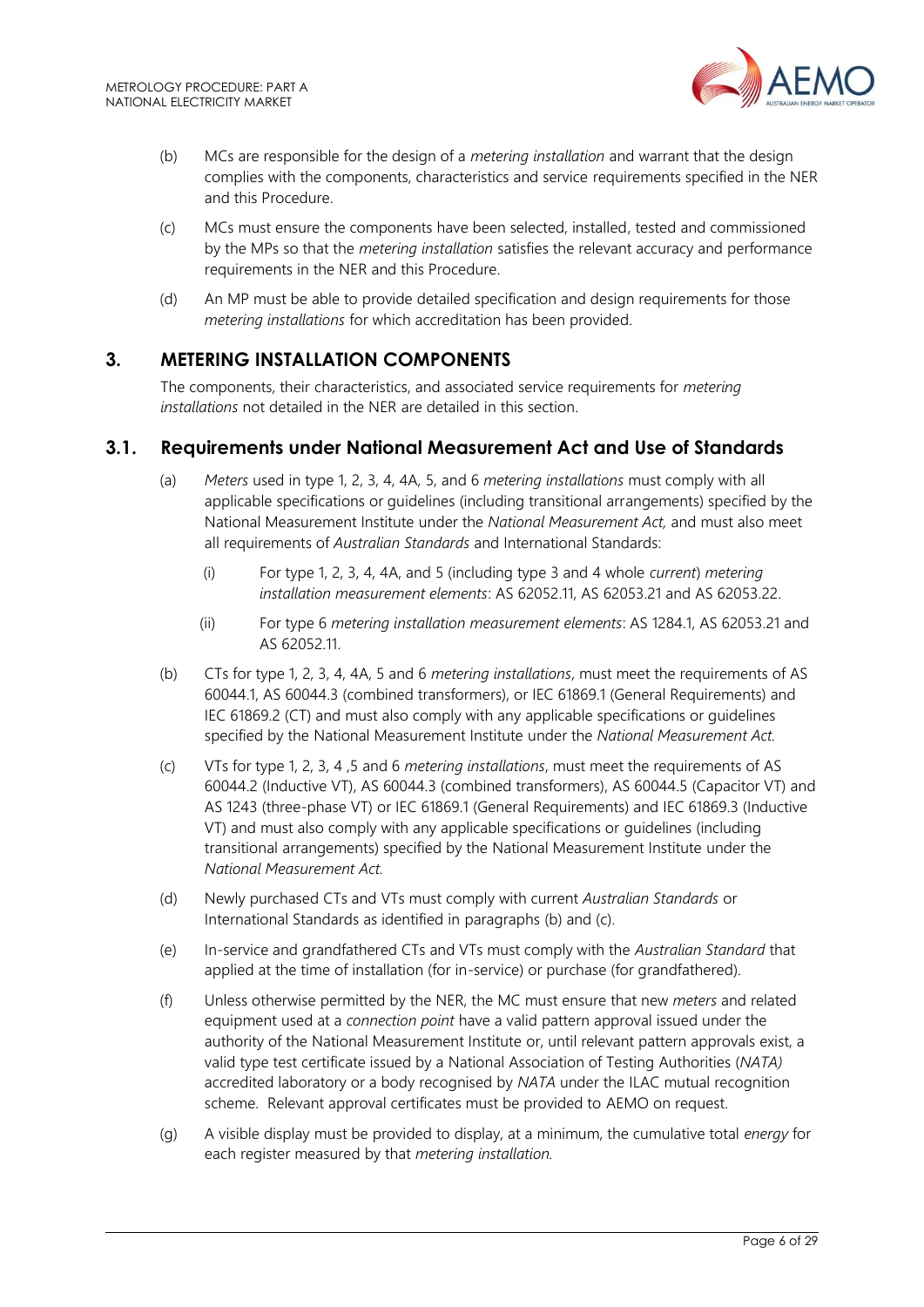

(h) Any programmable settings available within the *metering installation*, or any peripheral device that will affect the resolution of displayed or stored data, must meet the relevant requirements of AS 62052.11, AS 62053.21 and AS 62053.22 and must comply with any applicable specifications or guidelines specified by the National Measurement Institute under the *National Measurement Act.*

## <span id="page-6-0"></span>**3.2. Use of Optical Ports and Pulse Outputs**

- (a) Where requested by a FRMP, the MC must provide pulse output facilities representing the quantity of electricity measured in accordance with the relevant *Australian Standard* for that *meter* within a reasonable time of receiving the request.
- (b) For type 1, 2, 3, 4, 4A and 5 *metering installations* with a pulse output, the *measurement element* pulse output must provide a number of energy pulses in each integrating period commensurate with the accuracy class of the *metering installation* when operating at the top of the range of measurement of the *metering installation* but may be set at a lower rate where the anticipated operating range is significantly lower than the top of the range of measurement of the *metering installation.*
- (c) A type 4A or 5 *metering installation* must have an optical port that meets the AS 1284.10.2 or AS 62056.21 or a computer serial port to facilitate downloading of 90 *days* of *interval energy data* for each *meter* associated with the *metering installation* in 35 seconds or less.

## <span id="page-6-1"></span>**3.3. Password Allocation**

The MP must allocate "read-only" passwords to Financially Responsible Market Participants (FRMPs)*,* Local Network Service Providers (LNSPs) and AEMO, except where separate "read-only" and "write" passwords are not available, in which case the MP must allocate a password to AEMO and the Metering Data Provider (MDP) only.

## <span id="page-6-2"></span>**3.4. "x" values – Calculation and Use**

- (a) For *connection points* with a type 5 *metering installation,* the volume of electricity flowing through the *connection point* is to be less than "x" megawatt hour (MWh) per annum, where "x" varies according to Jurisdiction, except for *first-tier load* type 5 *metering installations* that meet clause 11.20.3(a) of the NER.
- (b) The type 5 *metering installation* values of "x" applicable to a Jurisdiction are specified in the following table:

| Jurisdiction                                                                   | Variation in accordance with Jurisdictional policy |
|--------------------------------------------------------------------------------|----------------------------------------------------|
| Victoria<br>New South Wales<br>South Australia<br>Australian Capital Territory | Value of " $x$ " is 160 MWh per annum              |
| Queensland<br>Tasmania                                                         | Value of " $x$ " is zero (0) MWh per annum.        |

- (c) For *connection points* with a type 4A *metering installation,* the volume of electricity flowing through the *connection point* is to be less than "x" MWh per annum, where "x" varies according to Jurisdiction.
- (d) The type 4A *metering installation* values of "x" applicable to a Jurisdiction are specified in the following table: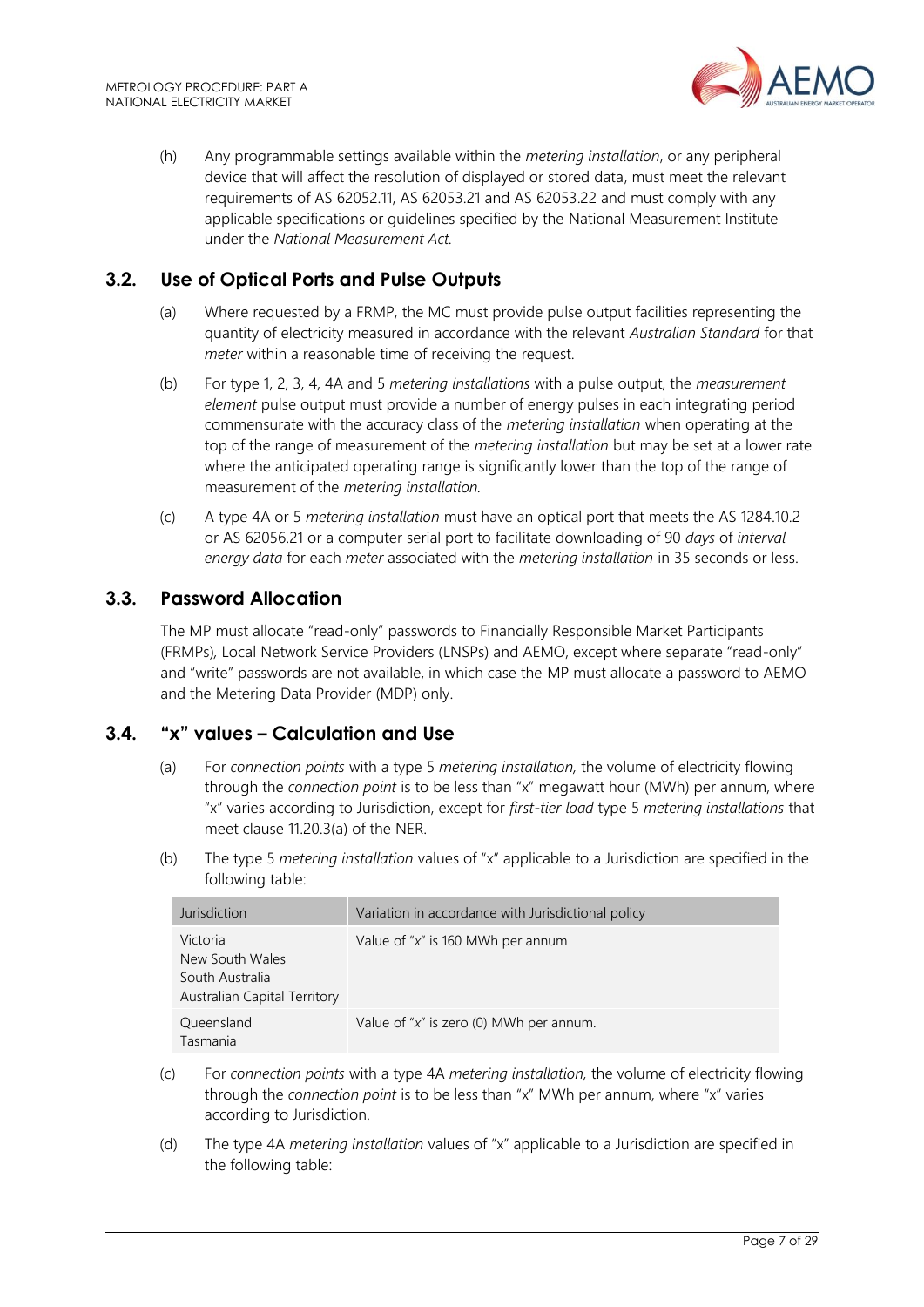| Jurisdiction                 | Variation in accordance with Jurisdictional policy |
|------------------------------|----------------------------------------------------|
| Australian Capital Territory | Value of " $x$ " is 100 MWh per annum              |
| New South Wales              | Value of " $x$ " is 100 MWh per annum              |
| Queensland                   | Value of " $x$ " is 100 MWh per annum              |
| South Australia              | Value of " $x$ " is 160 MWh per annum              |
| Tasmania                     | Value of " $x$ " is 150 MWh per annum              |
| Victoria                     | Value of " $x$ " is zero (0) MWh per annum         |

- (e) *Connection points* must not be aggregated when determining the annual consumption or the Average Daily Load (ADL) as the basis of the comparison with the volume threshold for "x"
- (f) The manner in which the volumes of electricity referred to in the table above are to be calculated in each Jurisdiction is specified in the following table:

| Jurisdiction                              | Variation in accordance with Jurisdictional policy                                                                                                                                                                                                                                                                                                                                                                                                                                                                                                                                                                                                                                                                                                                                                                                                                                             |
|-------------------------------------------|------------------------------------------------------------------------------------------------------------------------------------------------------------------------------------------------------------------------------------------------------------------------------------------------------------------------------------------------------------------------------------------------------------------------------------------------------------------------------------------------------------------------------------------------------------------------------------------------------------------------------------------------------------------------------------------------------------------------------------------------------------------------------------------------------------------------------------------------------------------------------------------------|
| Victoria<br>New South Wales<br>Queensland | The volume threshold for a connection point must be determined<br>from the annual consumption for the billing periods over the most<br>recent 12 month period, or prorated over a 12-month period based<br>on the Average Daily Load where consumption over the most recent<br>12 month period is not available. Where no metering data is<br>available, the annual consumption may be calculated based on an<br>engineering report or metering data from the loads of similar<br>customers.                                                                                                                                                                                                                                                                                                                                                                                                   |
| South Australia                           | The volume threshold for a connection point must be determined<br>from:<br>(1) the consumption at that connection point for any period of 12<br>consecutive months in the previous 2-year period, or<br>(2) where such consumption data is not available or has not been<br>accurately recorded, a calculation of the annual consumption at<br>that connection point taking into account past electricity<br>consumption levels, the electricity consumption capacity of plant<br>and equipment, the operations for which electricity is required<br>and any other matter considered relevant.                                                                                                                                                                                                                                                                                                 |
| Australian Capital Territory              | The volume threshold for a connection point must be determined<br>from:<br>(1) the annual consumption over the most recent 12-month period,<br>(2) the annual consumption over the most recent 12-month period<br>plus an allowance of 2%; or<br>(3) calculated where consumption over the most recent 12-month<br>period is not available or has not been accurately recorded.<br>Where no consumption data is available, the potential annual<br>consumption may be calculated having regard to relevant<br>circumstances including:<br>(a) the consumption capacity of the connection point and the<br>extent to which that capacity is likely to be utilised in the<br>future;<br>(b) any recent or proposed change in ownership or use of the Site<br>supplied at the connection point; or<br>(c) any recent or proposed increase in the consumption capacity<br>of the connection point. |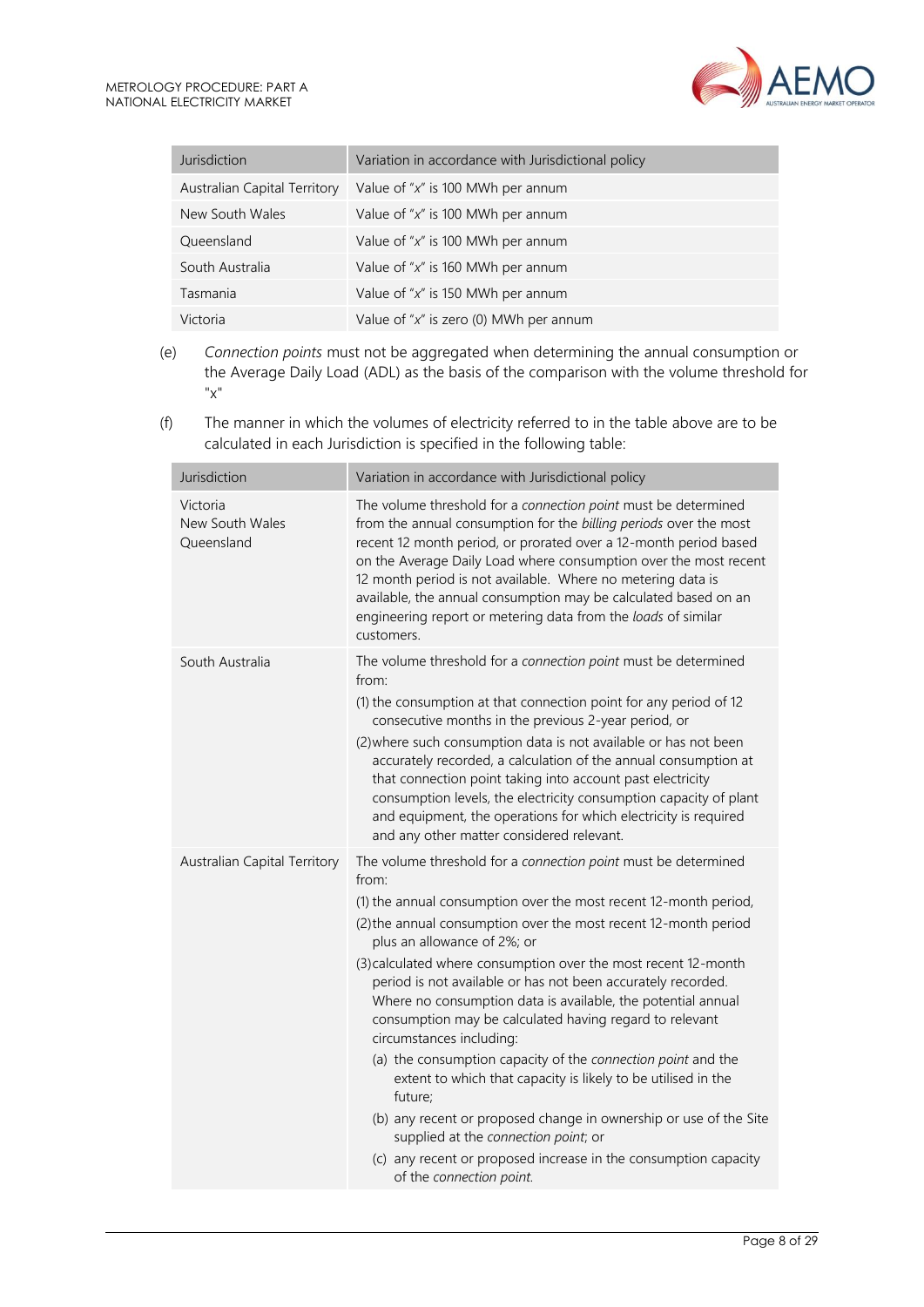

# <span id="page-8-0"></span>**3.5. "y" values – Calculation and Use**

- (a) For *connection points* with a type 6 *metering installation,* the volume of electricity flowing through the *connection point* is to be less than "y" MWh per annum, where "y" varies according to Jurisdiction, except for *first-tier load* type 6 *metering installations* that meet the requirements of clause 11.20.3(a) of the NER.
- (b) The value of "y" applicable to each Jurisdiction is specified in the following table:

| Jurisdiction                                                   | Variation in accordance with Jurisdictional policy                                                                                                                                                                                                                                                                                                                                                                                                                                                                                                                                                                                                                                                                                                                                                                                                                                                                                                                                                                                                                          |  |
|----------------------------------------------------------------|-----------------------------------------------------------------------------------------------------------------------------------------------------------------------------------------------------------------------------------------------------------------------------------------------------------------------------------------------------------------------------------------------------------------------------------------------------------------------------------------------------------------------------------------------------------------------------------------------------------------------------------------------------------------------------------------------------------------------------------------------------------------------------------------------------------------------------------------------------------------------------------------------------------------------------------------------------------------------------------------------------------------------------------------------------------------------------|--|
| Victoria<br>South Australia<br>Australian Capital<br>Territory | Value of " $y$ " is 160 MWh per annum.                                                                                                                                                                                                                                                                                                                                                                                                                                                                                                                                                                                                                                                                                                                                                                                                                                                                                                                                                                                                                                      |  |
| New South Wales                                                | Value of " $y$ " is 100 MWh per annum.                                                                                                                                                                                                                                                                                                                                                                                                                                                                                                                                                                                                                                                                                                                                                                                                                                                                                                                                                                                                                                      |  |
| Oueensland                                                     | Value of " $y$ " is:<br>a) 750 MWh per annum for customers that are not Queensland Market<br>Customers in accordance with (c), below, and,<br>aa) For the period 1 July 2012 to 30 June 2013, 750 MWh per annum<br>for end-use customers who cease to be Queensland Non-Market<br>Customers on 1 July 2012 by operation of the Act and/or<br>Queensland Electricity Regulation 2006, and,<br>b) 100 MWh per annum for Queensland Market Customers in<br>accordance with (c), below of this metrology procedure.<br>c) The <i>metering coordinator</i> must ensure that the meters installed in<br>the type 6 metering installations under (a) and (b), above, are<br>interval meters which must be capable of being upgraded for use in<br>a type 4 metering installation without replacing the meter.<br>d) 100 MWh per annum for end-use customers where:<br>card operated meters are installed in accordance with the<br>(i)<br>regulatory framework, or<br>(ii) <i>meters</i> are installed temporarily in a place other than the <i>meter's</i><br>permanent location. |  |
| Tasmania                                                       | Value of " $y$ " is 150 MWh per annum.                                                                                                                                                                                                                                                                                                                                                                                                                                                                                                                                                                                                                                                                                                                                                                                                                                                                                                                                                                                                                                      |  |

- (c) *Connection points* must not be aggregated when determining the annual consumption or the ADL as the basis of the comparison with the volume threshold for "y".
- (d) The manner in which the volumes of electricity flowing through *connection points* are to be determined is specified for each Jurisdiction in the following table:

| Jurisdiction                                                             | Variation in accordance with Jurisdictional policy                                                                                                                                                                                                                                                                                                                                                                                                                                        |
|--------------------------------------------------------------------------|-------------------------------------------------------------------------------------------------------------------------------------------------------------------------------------------------------------------------------------------------------------------------------------------------------------------------------------------------------------------------------------------------------------------------------------------------------------------------------------------|
| Victoria<br>South Australia<br>New South Wales<br>Queensland<br>Tasmania | The volume threshold for a connection point must be determined from<br>the annual consumption for the billing periods over the most recent<br>12-month period, or prorated over a 12-month period based on the<br>Average Daily Load where consumption over the most recent 12-<br>month period is not available. Where no metering data is available,<br>the annual consumption may be estimated based on an engineering<br>report or metering data from the loads of similar customers. |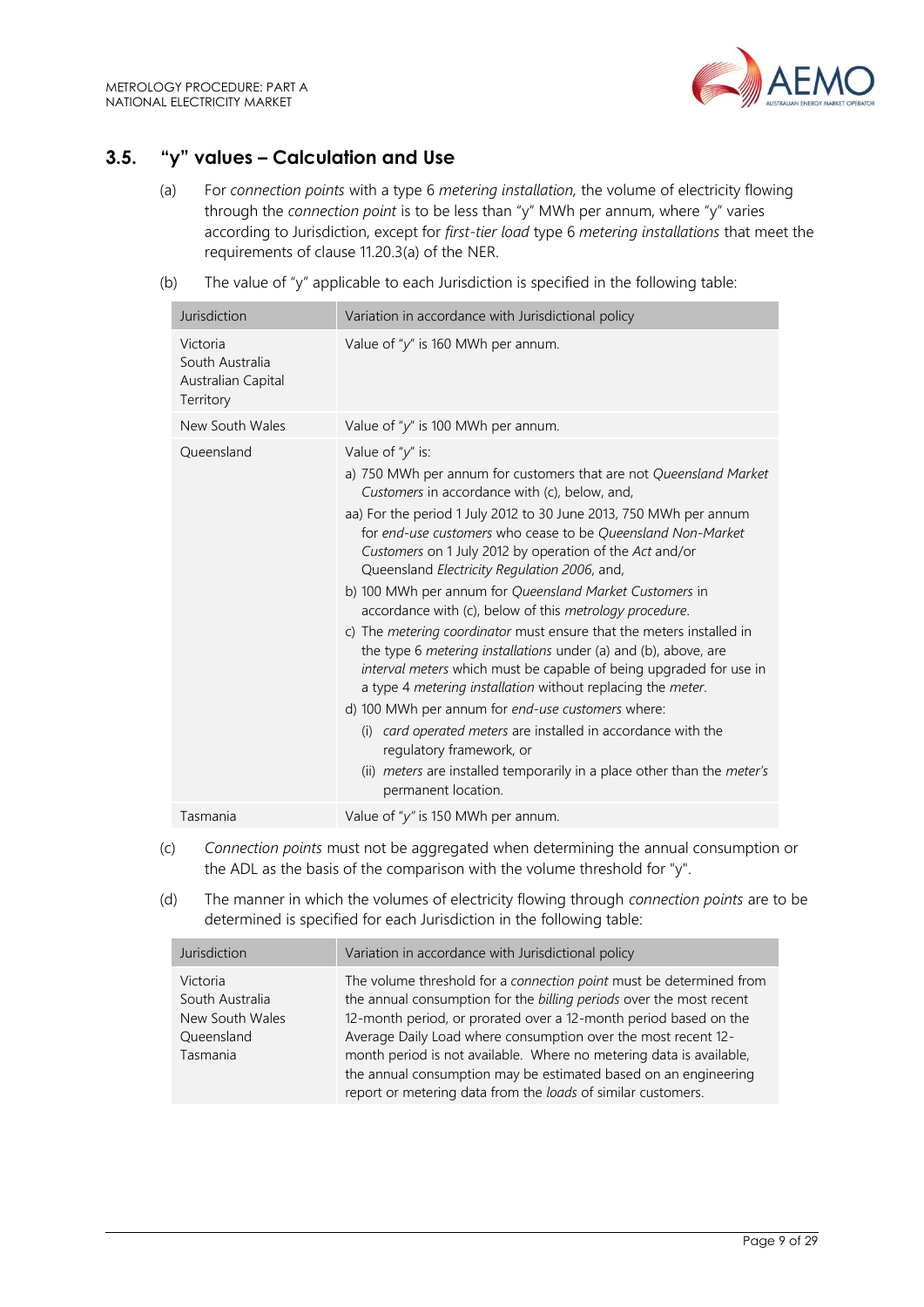

| Jurisdiction                    | Variation in accordance with Jurisdictional policy                                                                                                                                                                                                                                |
|---------------------------------|-----------------------------------------------------------------------------------------------------------------------------------------------------------------------------------------------------------------------------------------------------------------------------------|
| Australian Capital<br>Territory | The volume threshold for a connection point must be determined from:<br>(1) the annual consumption over the most recent 12-month period,<br>(2) the annual consumption over the most recent 12-month period plus<br>an allowance of 2%, or                                        |
|                                 | (3) calculated where consumption over the most recent 12-month<br>period is not available or has not been accurately recorded. Where<br>no metering data is available, the potential annual consumption<br>may be estimated having regard to relevant circumstances<br>including: |
|                                 | (a) the consumption capacity of the <i>connection point</i> and the extent<br>to which that capacity is likely to be utilised in the future;                                                                                                                                      |
|                                 | (b) any recent or proposed change in ownership or use of the Site<br>supplied at the connection point; or                                                                                                                                                                         |
|                                 | (c) any recent or proposed increase in the consumption capacity of<br>the connection point.                                                                                                                                                                                       |

## <span id="page-9-0"></span>**3.6. Grandfathering**

- (a) *Meters* and components for a type 5 or 6 *metering installation*, which were installed, or which were held in stock prior to the following dates:
	- (i) 1 January 2007 for *second-tier loads; and*
	- (ii) 1 July 2008 for *first-tier loads.*

and which met the requirements of a Jurisdiction at that time, are deemed to meet the requirements of the *metrology procedure.*

- (b) *Metering installations* that have been installed, or are held in stock for the MC in a Jurisdiction prior to the effective date of that Jurisdiction's initial metrology procedure and do not comply with the NER or the *metrology procedure*, may be used where approval from a *Jurisdictional Regulator* had been obtained prior to the effective date of the *metrology procedure* or approval is obtained from *AEMO.*
- (c) *First-tier load* summation *metering installations* that were commissioned prior to 1 July 2008 that complied with the Jurisdictional requirements as at this date and continue to meet the Jurisdictional requirements are taken to be NER and *metrology procedure* compliant. The summation *metering installations* are deemed non-compliant if they do not meet the applicable Jurisdictional accuracy standards at 30 June 2008. Defective *first-tier load* summation *metering installations* that were commissioned prior to 1 July 2008 must be repaired or replaced so as to ensure the summation *metering* meets the minimum standards in accordance with the NER and the *metrology procedure*.

## <span id="page-9-1"></span>**3.7. Data Storage Requirements for Meters**

Section 3.7 supplements clause 7.8.2(a)(10) of the NER.

Components of a type 5 *metering installation* installed prior to 1 January 2007 must have the capability of storing *interval energy data* for a period of at least two Meter Reading cycles plus 15 *days*, or 35 *days*, whichever is the greater.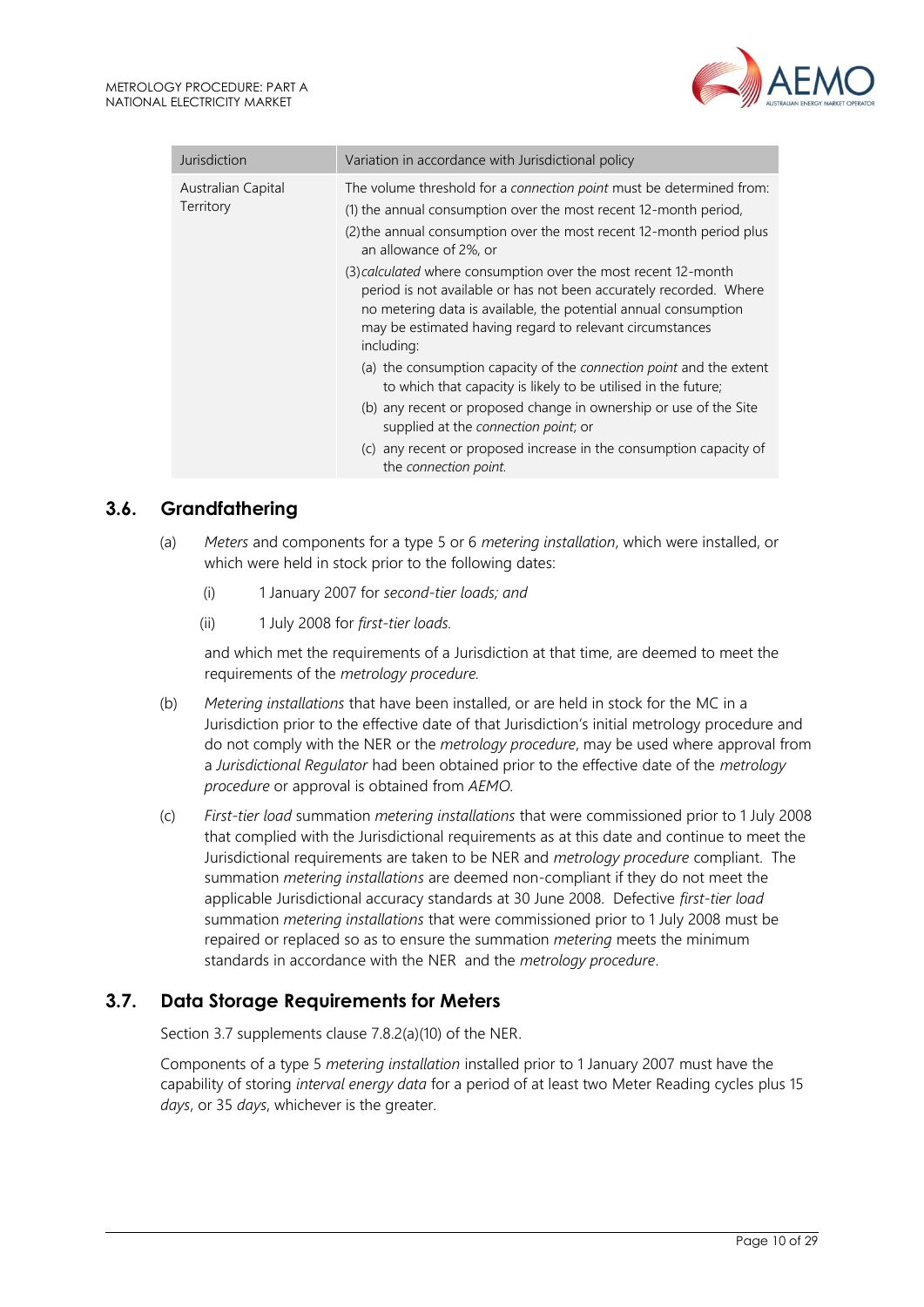

# <span id="page-10-0"></span>**3.8. Metering Installation Clock**

- (a) A type 4A, 5 or 6 *metering installation* clock is to be reset to within 20 seconds of *Eastern Standard Time* on each occasion that the *metering installation* is accessed in the circumstances referred to in paragraphs (a) and (b), and the maximum drift in the type 4A or 5 *metering installation* clock permitted between successive Meter Readings is  $\pm$  300 seconds.
	- (i) MP must reset a type 4A, 5 or 6 *metering installation* clock when inspecting, maintaining or commissioning the *metering installation*.
	- (ii) MDP must reset a type 4A, or 5 *metering installation* clock when *interval metering data* is collected from the *metering installation*.
- (b) A CT-connected type 5 *metering installation* with a slower download time than specified in section 3.2 may be used where approved by AEMO.
- (c) For type 6 *metering installations* with different time of day rates, the *metering installation* must meet *AS* 62054.11, *AS* 62054.21 and *AS* 62052.21, or have the switching between the different rates controlled by a frequency injection relay or time clock operated by the LNSP.

## <span id="page-10-1"></span>**3.9. Interval Meters**

Where a *metering installation* records *interval energy data* the interval periods are based on Trading Intervals (TIs) or parts of a TI:

- (a) The end of each interval for a 15-minute interval period must be on the hour, on the halfhour and on each quarter of an hour (*EST*).
- (b) The end of each interval for a 30-minute interval period must be on the hour and on the half-hour (*EST*).
- (c) Other sub-multiple intervals, where agreed with AEMO, the LNSP and the relevant Market Participant, provided that the ends of the intervals correspond each and every exact hour (EST) and half-hour (*EST*).

## <span id="page-10-2"></span>**3.10. Alarm settings**

- (a) Where an Interval Meter supports alarm functionality, the MP is required to enable the following alarms:
	- (i) Power failure/*meter* loss of supply for instrument transformer connected *metering installations* only;
	- (ii) VT or phase failure;
	- (iii) Pulse overflow;
	- (iv) Cyclic redundancy check error; and
	- (v) Time tolerance.
- (b) Where there are alarm sensitivity settings, these must be set at appropriate levels to ensure meaningful alarm outputs (e.g. for contestable supplies a voltage drop of -15% is nominally appropriate).

## <span id="page-10-3"></span>**4. MINIMUM SERVICES SPECIFICATION**

(a) For a type 4 *metering installation* to become a *small customer metering installation*, it must meet the *minimum services specification*, which is specified in Schedule 7.5 of the NER.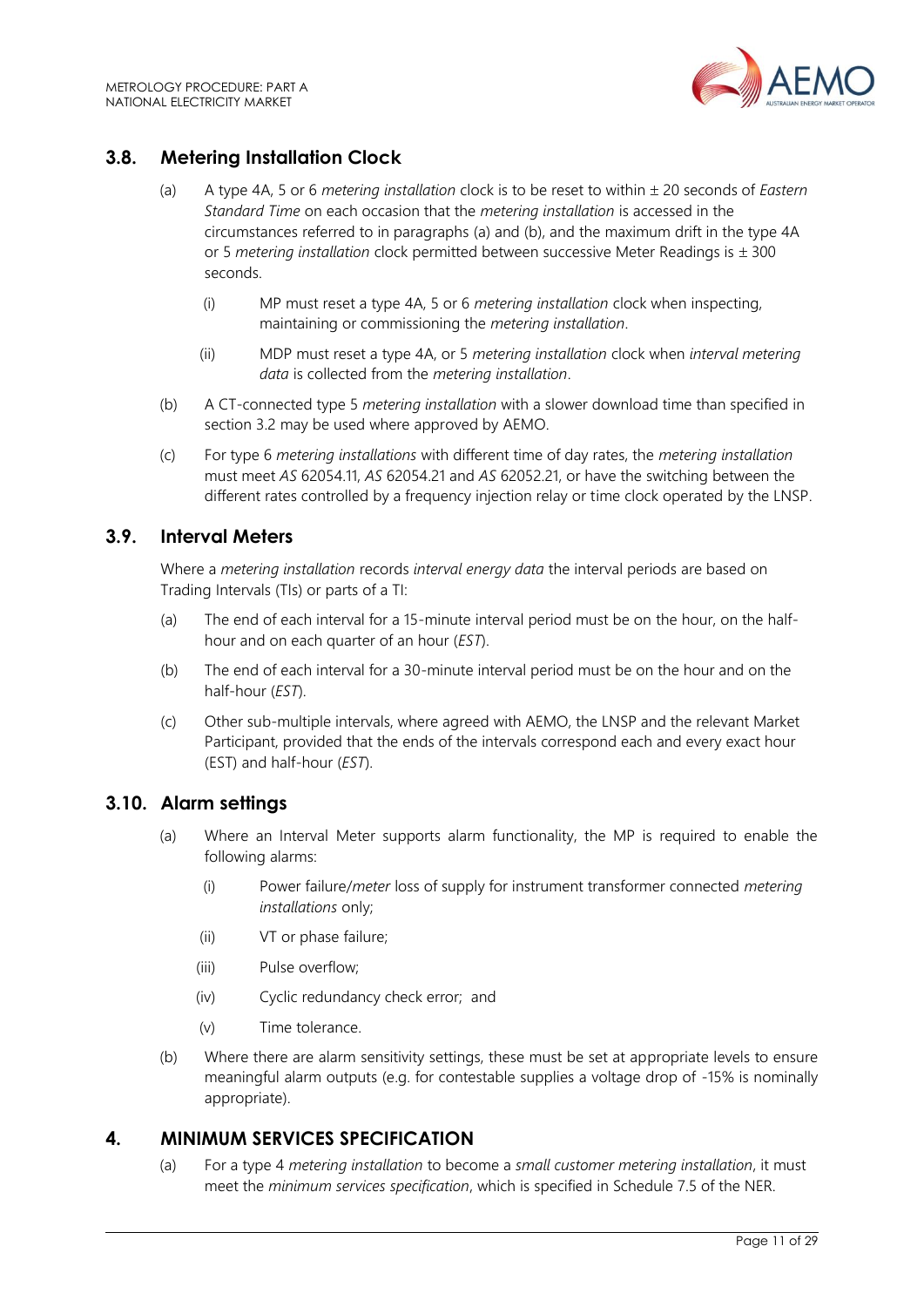

(b) The services set out in the *minimum services specification* apply to the capability of the *metering installation* itself.

## <span id="page-11-0"></span>**4.1. Minimum Service Levels**

The minimum service levels are made up of two elements: service availability and completion timeframes.

#### **4.1.1. Service Availability**

Except for periods of a loss of *supply*, *metering installations* must be capable of meeting the *minimum services specification* at all times.

#### **4.1.2. Completion Timeframes**

The completion timeframes for each service are detailed in Table 5.1. They will be measured from the time a request is received by the *metering installation* to the time of notification of completion of the relevant service by the *metering installation* appears at the communication interface at or near the *metering point(s)* where it is made available for collection.

#### **4.1.3. Completion Rates**

- (a) The services and completion rates for each service are detailed in Table 5.1. The timeframes will be measured from the time a request is received by the *metering installation* to the time of completion of the relevant service by the *metering installation*.
- (b) Upon request from AEMO, the MC must be able to provide evidence demonstrating that *small customer metering installations* are capable of performing to the completion rates.

#### <span id="page-11-1"></span>**4.2. Technical Requirements**

A *small customer metering installation* must comply with the following technical requirements:

- (a) It must be capable of measuring *active energy* (Wh) and leading and lagging *reactive energy* (varh) for both import and export *energy* flows, i.e. 4 quadrant metering.
- (b) Where a poly-phase *metering* device is installed, the *metering installation* must be capable of recording and providing the average voltage and current per phase for all connected phases over one or more nominated TIs.

| Service                                  | Completion Timeframe                                                                    | <b>Completion Rate</b>                           |
|------------------------------------------|-----------------------------------------------------------------------------------------|--------------------------------------------------|
| Remote Disconnection Service             | Completed within 1 minute of the command<br>being received by the metering installation | 99.5% completed within<br>Minimum Service Levels |
| Remote Reconnection Service              | Completed within 1 minute of the command<br>being received by the metering installation | 99.5% completed within<br>Minimum Service Levels |
| Remote On-Demand Meter<br>Read           | Completed within 1 minute of the command<br>being received by the metering installation | 99.5% completed within<br>Minimum Service Levels |
| Remote Scheduled Meter Read              | Completed within 1 minute of the command<br>being received by the metering installation | 99.5% completed within<br>Minimum Service Levels |
| Metering Installation Inquiry            | Completed within 1 minute of the command<br>being received by the metering installation | 99.5% completed within<br>Minimum Service Levels |
| <b>Advanced Meter</b><br>Reconfiguration | Completed within 1 minute of the command<br>being received by the metering installation | 99.5% completed within<br>Minimum Service Levels |

#### **Table 5.1 Minimum Service Levels, Standards and Completion Rates**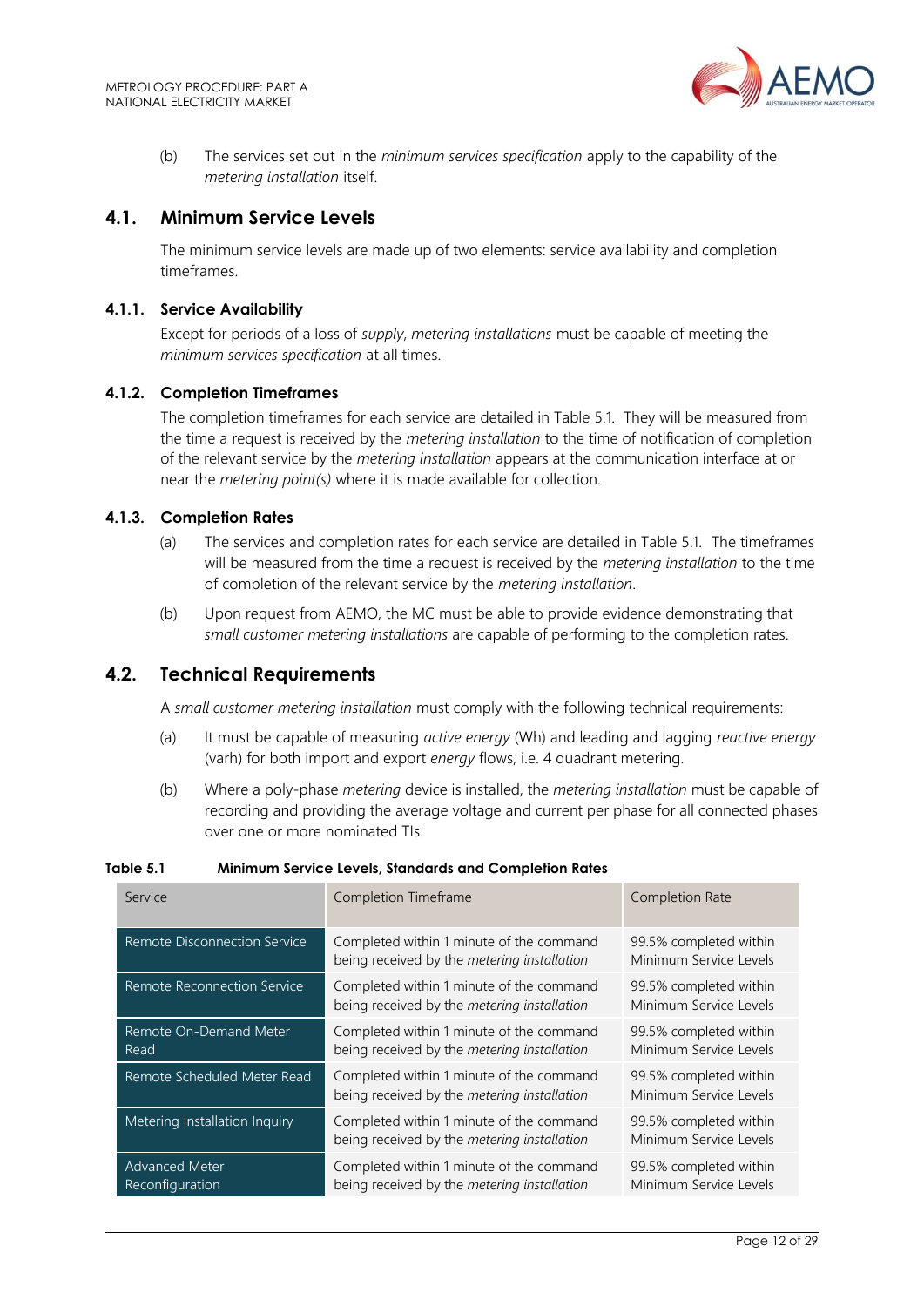

## <span id="page-12-0"></span>**5. SUMMATION METERING**

These provisions are included to support legacy arrangements for existing *metering installations* where allowed by Jurisdictional transitional arrangements in Chapter 11 of the NER.

- (a) If summation *metering* is achieved by paralleling CT secondary circuits, the overall *metering installation* must meet the minimum standards for a new *metering installation* under all *load* combinations of the individual CT secondaries.
- (b) If summation *metering* is achieved by the arithmetic sum of data registers or the accumulation of pulses, each individual *metering point* must meet the minimum standards for a new *metering installation* and the MC must on request demonstrate that the summation techniques reliably and accurately transfer data.
- (c) CT secondaries can only be paralleled using appropriate arrangements of links; this must not be done at the *meter* terminals.
- (d) For type 2 *metering installations* only: Direct summation, in which secondary wiring from a multiple number of feeders is connected directly into the terminals of a *meter,* or summation CTs are permitted provided that the overall errors of the *metering installation* are considered.

## <span id="page-12-1"></span>**6. EMBEDDED NETWORKS**

This requirement only applies in the Jurisdiction specified in the following table:

| Jurisdiction                    | Variation in accordance with Jurisdictional policy                                                                                                                                                                                                                                                                                                                                                                                                                                                                                                                                                                                                                                                                                                                                                                                                                                                                                                                                                                                                                                                                                                                                                                                                                                                                                                                                                                                                                                                          |
|---------------------------------|-------------------------------------------------------------------------------------------------------------------------------------------------------------------------------------------------------------------------------------------------------------------------------------------------------------------------------------------------------------------------------------------------------------------------------------------------------------------------------------------------------------------------------------------------------------------------------------------------------------------------------------------------------------------------------------------------------------------------------------------------------------------------------------------------------------------------------------------------------------------------------------------------------------------------------------------------------------------------------------------------------------------------------------------------------------------------------------------------------------------------------------------------------------------------------------------------------------------------------------------------------------------------------------------------------------------------------------------------------------------------------------------------------------------------------------------------------------------------------------------------------------|
| Victoria,<br>South Australia    | Should a Child Metering Point in an embedded network elect to purchase electricity<br>from a retailer other than the parent's retailer, the metering coordinator must ensure<br>that:<br>(a) the child has an interval meter installed; and<br>(b) the parent of the embedded network has an Interval Meter installed.                                                                                                                                                                                                                                                                                                                                                                                                                                                                                                                                                                                                                                                                                                                                                                                                                                                                                                                                                                                                                                                                                                                                                                                      |
| New South Wales                 | Should a child in an embedded network elect to purchase electricity from a retailer<br>(1)<br>other than the parent's retailer, the metering coordinator must ensure that, at the<br>time the child switches retailer and at the cost of the child:<br>(a) if the parent has an Interval Meter that is settled on the basis of interval energy<br>data, the child must have a type 4 or type 5 metering installation that is settled<br>on the basis of interval energy data;<br>(b) if the parent has an Accumulation Meter or an Interval Meter that is settled on<br>the basis of accumulated energy data, the child must have a type 6 metering<br>installation or, if the child has an Interval Meter, it must be settled on the basis<br>of accumulated energy data.<br>(2) Where a child in an embedded network has switched retailer in accordance with<br>clause [NSW](1)(b) above and the parent subsequently:<br>(a) installs an Interval Meter and elects to have its meter settled on the basis of<br>interval energy data; or<br>(b) elects to have its existing Interval Meter settled on the basis of accumulated<br>energy data in accordance with clause 12.2(b)[NSW](3); or<br>(c) elects to have its existing Interval Meter settled on the basis of interval energy<br>data, the MC must ensure that at the time the parent changes, and at the cost<br>of the parent, the child's metering installation meets the requirements of<br>paragraph (a) or (b) of [NSW](1), as applicable. |
| Australian Capital<br>Territory | (1) The metering coordinator must ensure that the metering installation is not for a<br>child in an embedded network.<br>(2) Where the metering installation is for a child in an embedded network, the<br>metering coordinator must ensure that additional metering is installed to ensure<br>that clause [ACT](1) is met.                                                                                                                                                                                                                                                                                                                                                                                                                                                                                                                                                                                                                                                                                                                                                                                                                                                                                                                                                                                                                                                                                                                                                                                 |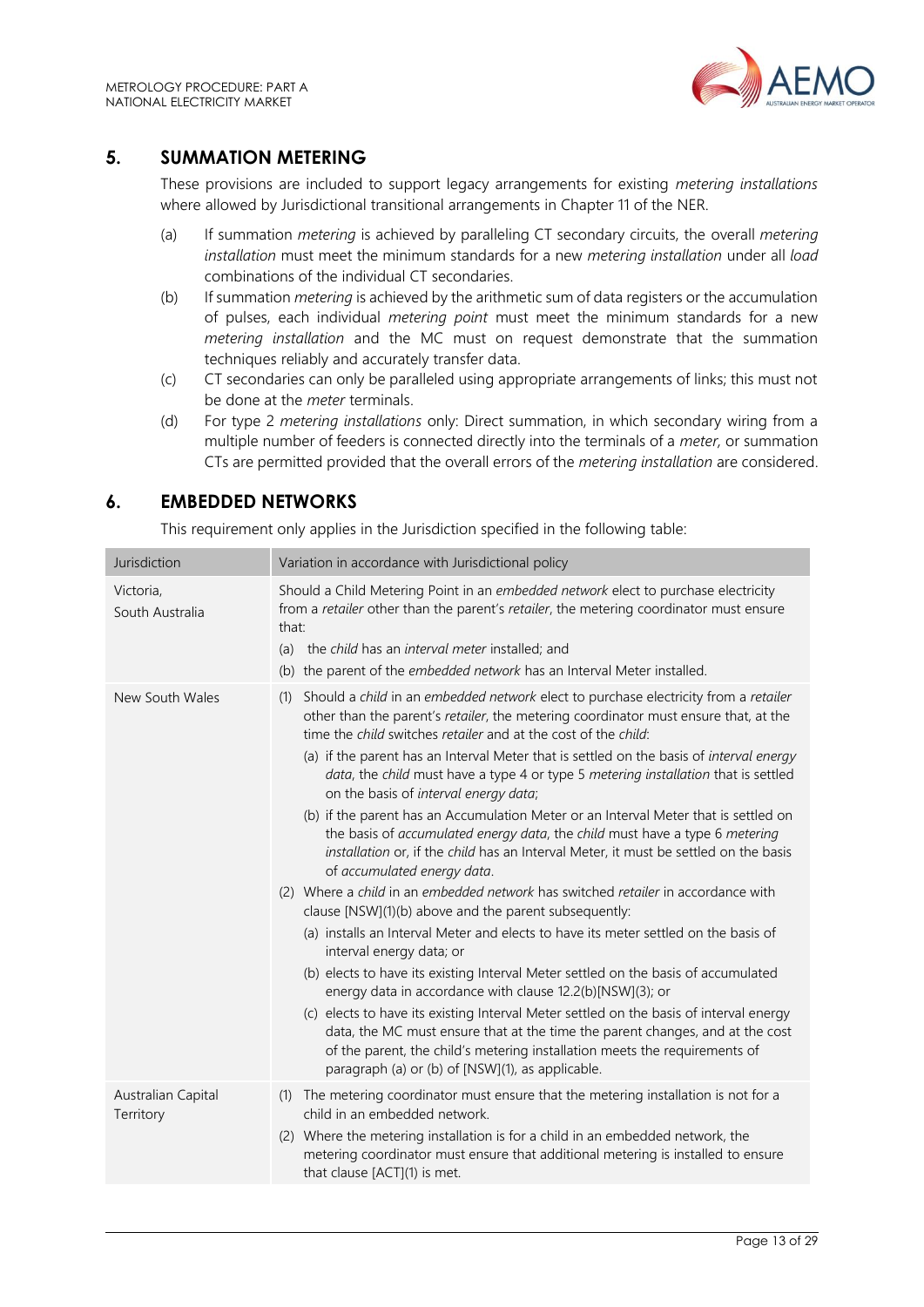

# <span id="page-13-0"></span>**7. REVERSION OF METERING INSTALLATION TYPES**

This requirement only applies to the Jurisdiction specified in the following table:

| Jurisdiction                    | Variation in accordance with Jurisdictional policy                                                                                                                                                                                                                                                                                                                                                                                                                                                                                                                                                                                                                                                                                                                                                                                                                                                                                                                                                                                                   |
|---------------------------------|------------------------------------------------------------------------------------------------------------------------------------------------------------------------------------------------------------------------------------------------------------------------------------------------------------------------------------------------------------------------------------------------------------------------------------------------------------------------------------------------------------------------------------------------------------------------------------------------------------------------------------------------------------------------------------------------------------------------------------------------------------------------------------------------------------------------------------------------------------------------------------------------------------------------------------------------------------------------------------------------------------------------------------------------------|
| Victoria                        | The metering coordinator must ensure that a type 4 or type 5 metering installation is<br>not replaced by a type 6 metering installation.                                                                                                                                                                                                                                                                                                                                                                                                                                                                                                                                                                                                                                                                                                                                                                                                                                                                                                             |
| New South Wales                 | (1) The metering coordinator must ensure that a meter that meets the requirements of<br>a type 5 metering installation, and is installed at a connection point consuming<br>between 100 MWh per annum and 160 MWh per annum is not removed from a<br>metering point, unless:<br>(a) the metering installation is to be replaced by a metering installation type 1, 2, 3,<br>4, or 5; or<br>(b) the NMI is deregistered.<br>(2) Where an interval meter has been installed in accordance with clause<br>12.2(b)[NSW](1), the metering coordinator must ensure that it is not replaced with an<br>Accumulation Meter.<br>(3) The MC must ensure that a meter, which is a sample Interval Meter installed for the<br>purposes of calculating a Controlled Load Profile (CLP) is not removed without the<br>consent of the LNSP.<br>(4) The MC must ensure that the energy measured by a meter, which is a sample<br>interval meter installed for the purposes of calculating a CLP is settled market on the<br>basis of a metering installation type 6. |
| South Australia                 | (1) Subject to [SA](2), the MC must ensure that a type 4 or type 5 metering installation<br>is not replaced by a type 6 metering installation.<br>(2) A type 4 or type 5 metering installation may be replaced by a type 6 metering<br>installation in relation to a specified connection point where approved by the<br>Minister and written notice of that approval has been provided to AEMO.<br>(3) The metering coordinator must ensure that a sample Interval Meter installed for the<br>purposes of calculating the CLP is not removed without the consent of the LNSP.                                                                                                                                                                                                                                                                                                                                                                                                                                                                       |
| Australian Capital<br>Territory | (1) The metering coordinator must ensure that a type 4 or type 5 metering installation<br>is not replaced by a type 6 metering installation.<br>(2) The metering coordinator must ensure that where an Interval Meter is installed, the<br>metering installation complies with the requirements of a type 4 or type 5 metering<br>installation.                                                                                                                                                                                                                                                                                                                                                                                                                                                                                                                                                                                                                                                                                                      |
| Queensland                      | (1) The metering coordinator must ensure that an Interval Meter is not replaced by an<br>Accumulation Meter.<br>(2) The metering coordinator may convert a remotely read Interval Meter to a manually<br>read Interval Meter if the consumption drops below 100MWh per annum.<br>(3) The metering coordinator must ensure that a sample Interval Meter installed for the<br>purposes of calculating a CLP is not removed without the consent of the LNSP.<br>(4) The metering coordinator must ensure that the energy measured by a sample<br>Interval Meter installed for the purposes of calculating the CLP is settled in the<br>market on the basis of a type 6 metering installation.                                                                                                                                                                                                                                                                                                                                                           |
| Tasmania                        | (1) The metering coordinator must ensure that a type 4 or type 5 metering installation<br>is not replaced by a type 6 metering installation.<br>(2) A type 4 or type 5 metering installation may be replaced by a type 6 metering<br>installation in relation to a specified connection point where approved by the<br>Minister and written notice of that approval has been provided to AEMO.                                                                                                                                                                                                                                                                                                                                                                                                                                                                                                                                                                                                                                                       |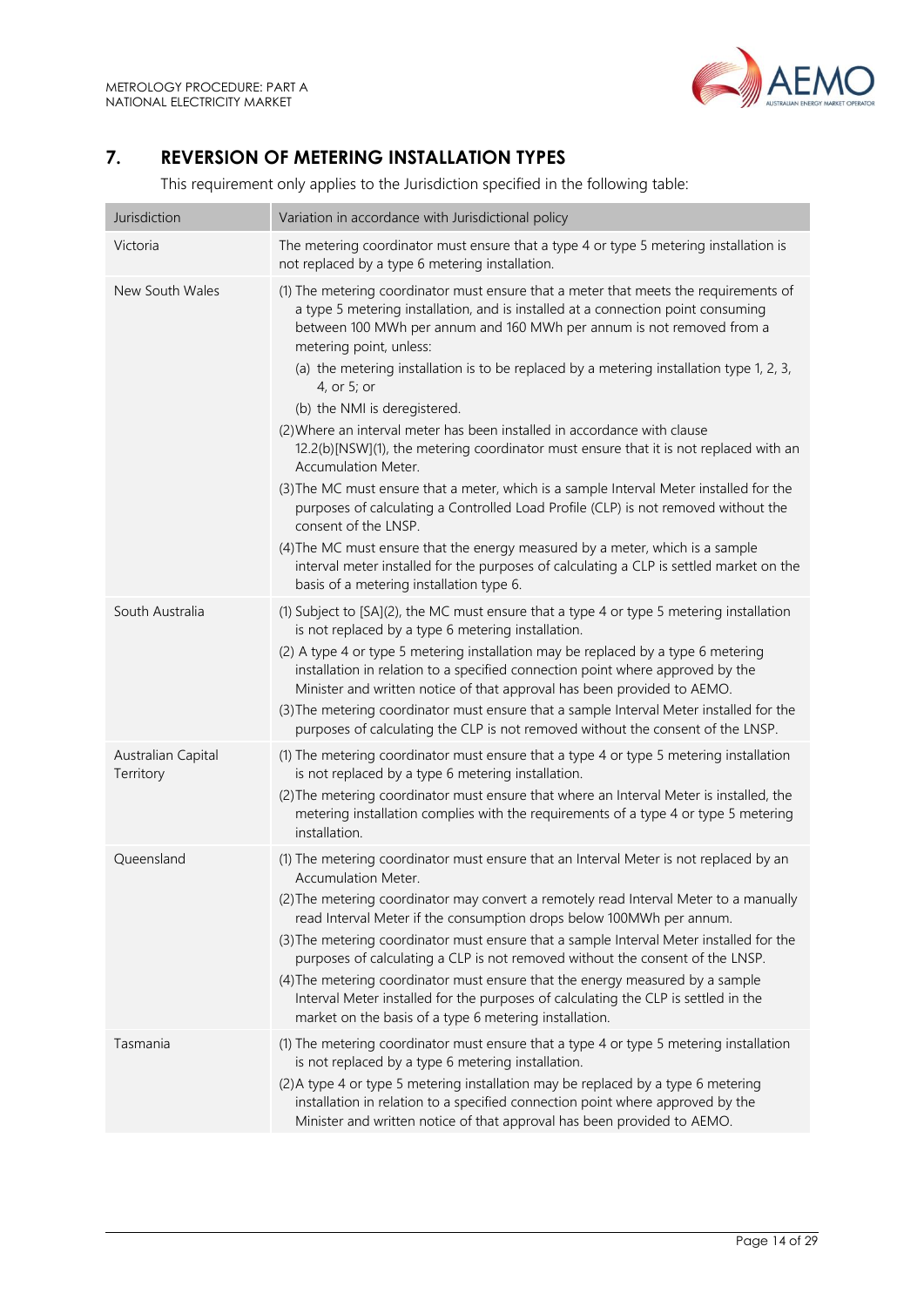

# <span id="page-14-0"></span>**8. ROUTINE TESTING AND INSPECTION OF METERING INSTALLATIONS**

- (a) Unless an MC has an Asset Management Strategy, *metering installations* must be tested and inspected in accordance with clause 7.9 and schedule 7.6 of the NER. Section 8 provides AEMO's guidelines in respect of a proposed Asset Management Strategy that the MC will need to take into consideration when seeking approval of an Asset Management Strategy.
- (b) An acceptable alternative testing practice or test plan for in-service *meter* performance must demonstrate compliance with *Australian Standard* "AS 1284.13: Electricity Metering inservice compliance testing".
- (c) Unless the MC has developed an alternative accuracy assessment method for type 5 and 6 *metering installations* that meets the intent of clauses S7.4.3.5 and S7.4.3.6 of the NER and is approved by AEMO, the overall *metering installation* error is calculated by the vector sum of the errors of each *metering installation* component, i.e.  $a + b + c$ .
	- $a = error of VT and wiring$

 $b = error of CT and wiring$ 

- c = error of *meter*
- (d) Where the MC is not testing and inspecting *metering installations* in accordance with clauses 7.9 and S7.6 of the NER (i.e. not time-based), the MC must include in its Asset Management Strategy an alternative inspection practice that meets the requirements of clause S7.6 of the NER.
- (e) The MC must provide a copy of the Asset Management Strategy to each relevant MP.
- (f) For those *meters* for which new or amended pattern approval has been received from the *National Measurement Institute* or, in the absence of pattern approval, new or amended type testing has been undertaken by a *NATA* accredited laboratory or a body recognised by *NATA* under the International Laboratory Accreditation Cooperation (ILAC) mutual recognition scheme, the MC must ensure that the Sample Test Plan stipulates that this population of *meter* is tested at least once in the first three years of being placed in service.

# <span id="page-14-1"></span>**9. INSTALLATION OF METER(S)**

## <span id="page-14-2"></span>**9.1. General Requirements**

The MC must use reasonable endeavours to ensure that, at the time of installation, a *metering installation* is:

- (a) protected against damage;
- (b) installed in such a way that it allows safe and unimpeded access to the End User or any person whose obligation it is to test, adjust, maintain, repair, or replace the *metering installation*, or to collect *metering data* from the *metering installation*; and
- (c) available to the End User or any person whose obligation it is to test, adjust, maintain, repair, or replace the *metering installation*, or to collect *metering data* from the *metering installation* via safe, convenient and unhindered access when it is not located at the Site.

## <span id="page-14-3"></span>**9.2. Type 4A Metering Installations Only**

The MC must ensure that when each *meter* of a type 4A *metering installation* is installed, it is checked such that it has the optical port, communications port and visual display located so that the optical port, communications port, or visual display can be readily accessed for Meter Reading.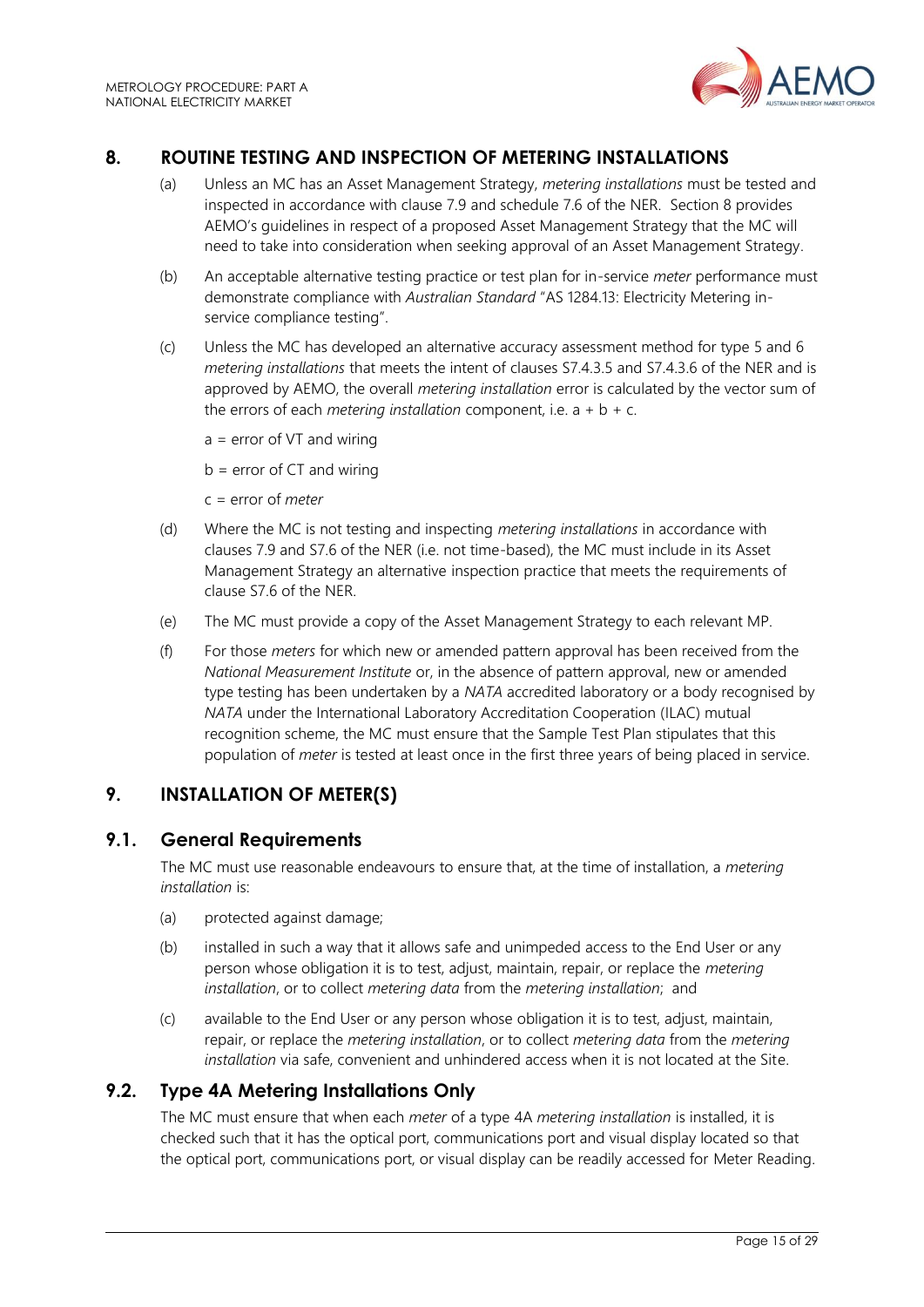# <span id="page-15-0"></span>**9.3. Queensland Only**

This requirement only applies to the Jurisdiction specified in the following table:

| Jurisdiction | Variation in accordance with Jurisdictional policy                                  |
|--------------|-------------------------------------------------------------------------------------|
| Queensland   | Complies with the Queensland Electricity Connection and Metering Manual, which each |
|              | LNSP must publish and update from time to time.                                     |

## <span id="page-15-1"></span>**10. METER CHURN**

## <span id="page-15-2"></span>**10.1. Initiation of a Meter Churn**

The Current MC for a *metering installation* can initiate a Meter Churn at any time.

## <span id="page-15-3"></span>**10.2. Performance of a Meter Churn**

Only MPs with the appropriate accreditation can perform a Meter Churn.

## <span id="page-15-4"></span>**10.3. Meter Churn Process**

When a Meter Churn is initiated, the MC must ensure:

- (a) Information is made available to any New MPB to facilitate the Meter Churn, which includes:
	- (i) The *NMI*;
	- (ii) The Site address;
	- (iii) The Meter Serial ID(s) of the *meter*(s) to be removed;
	- (iv) The names of the Current MPB and its Participant ID;
	- (v) The names of the Current MDP and its Participant ID;
	- (vi) The current *metering installation* type; and
	- (vii) Instructions on the required changes;
- (b) All Role assignments in MSATS for the *connection point* comply with the MSATS Procedures within 2 *business days* of the Meter Churn; and
- (c) The Start Date for any New Category B Metering Provider (MPB) or New MDP is the *meter* change date.

# <span id="page-15-5"></span>**11. DE-COMMISSIONING AND REMOVAL OF METERING EQUIPMENT AND NETWORK DEVICES**

#### <span id="page-15-6"></span>**11.1. Preliminary Requirements**

Before de-commissioning all or any part of an existing *metering installation*, including any *network device*, the MC must ensure that directions are provided to the MP undertaking the work to return the removed *meter* or *network device* to its owner within 10 *business days* unless otherwise agreed with the owner.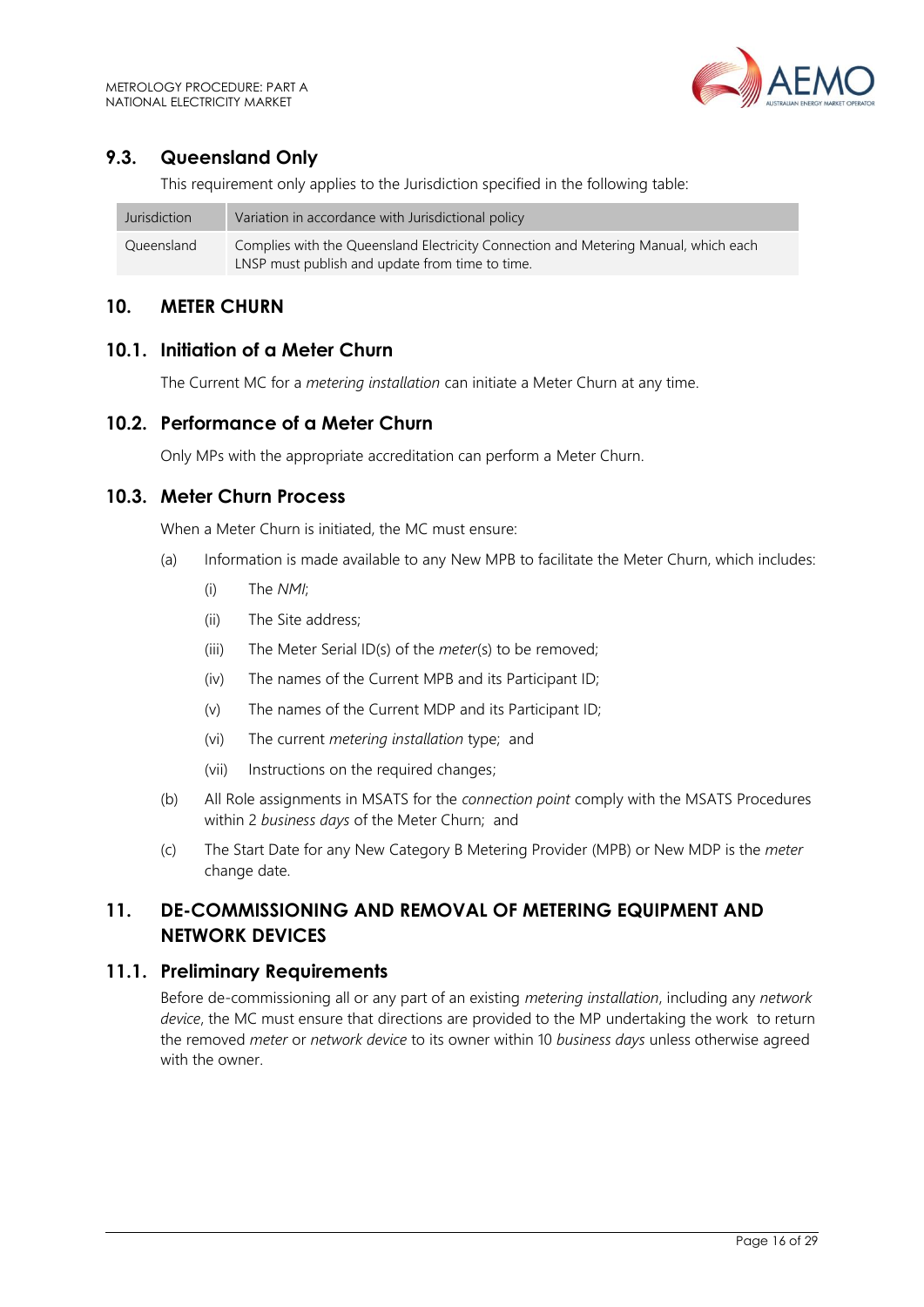

# <span id="page-16-0"></span>**11.2. Network Devices**

#### **11.2.1. Deemed Network Devices**

AEMO does not consider there to be any circumstances where it is necessary for AEMO to deem certain devices at or adjacent to a *metering installation* to be *network devices*, for the purposes of clause 7.8.6 of the NER.

#### **11.2.2. Obligations if Alterations to Metering Installations or Network Devices are Required**

- (a) Where an LNSP considers that an isolation or alteration is required to a *metering installation* to facilitate the installation, removal, or replacement of a *network device* at or near the *metering installation*, including the removal of any seal, the LNSP must:
	- (i) Agree the isolations or alterations with the affected MC and MP prior to the commencement of any alterations;
	- (ii) Ensure any work performed on the *metering installation* is undertaken by a suitably accredited MP; and
	- (iii) Ensure that the MC and MP are provided with details of the isolation or alteration, including any new seals.
- (b) Where a *network device* needs to be altered to accommodate a change to the *metering installation*, including the removal of any seal, the MC must ensure that the LNSP is provided with details of the isolation or alteration, including any new seals.

#### **11.2.3. Notifications following Network Device Removal without LNSP Consent**

If an MC arranges for the removal of a *network device* in accordance with clause 7.8.6(f) of the NER, the MC must, in addition to providing the notifications required by clause 7.8.6(g) of the NER. provide the following records in electronic format to the LNSP:

- (a) The type, asset number and serial number of the *network device* removed, the name of the *network device* owner, where those details are provided on the *network device* itself; and
- (b) The type, asset number and serial number of any additional *network device* that was not removed, the name of the *network device* owner of any other *network device* where those details are provided on the *network device* itself.

## <span id="page-16-1"></span>**12. RESPONSIBILITY FOR METERING DATA SERVICES**

#### <span id="page-16-2"></span>**12.1. Metering Data Services**

- (a) The MC or FRMP (as applicable) must use MDP(s) for the provision of *metering data services* in accordance with clauses 7.3.2 and 7.8.1 of the NER.
- (b) The MC or AEMO (as applicable) must ensure that the calculation*,* Validation, Substitution and Estimation of *metering data*, where appropriate, is undertaken in accordance with Metrology Procedure: Part B.

## <span id="page-16-3"></span>**12.2. Metering Data Collection**

- (a) For type 1, 2, 3, 4, 4A, 5 and 6 *metering installations,* an MC or AEMO (where applicable) must ensure that *metering data* is collected in accordance with the Service Level Procedure (MDP).
- (b) This requirement only applies to the Jurisdiction specified in the following table: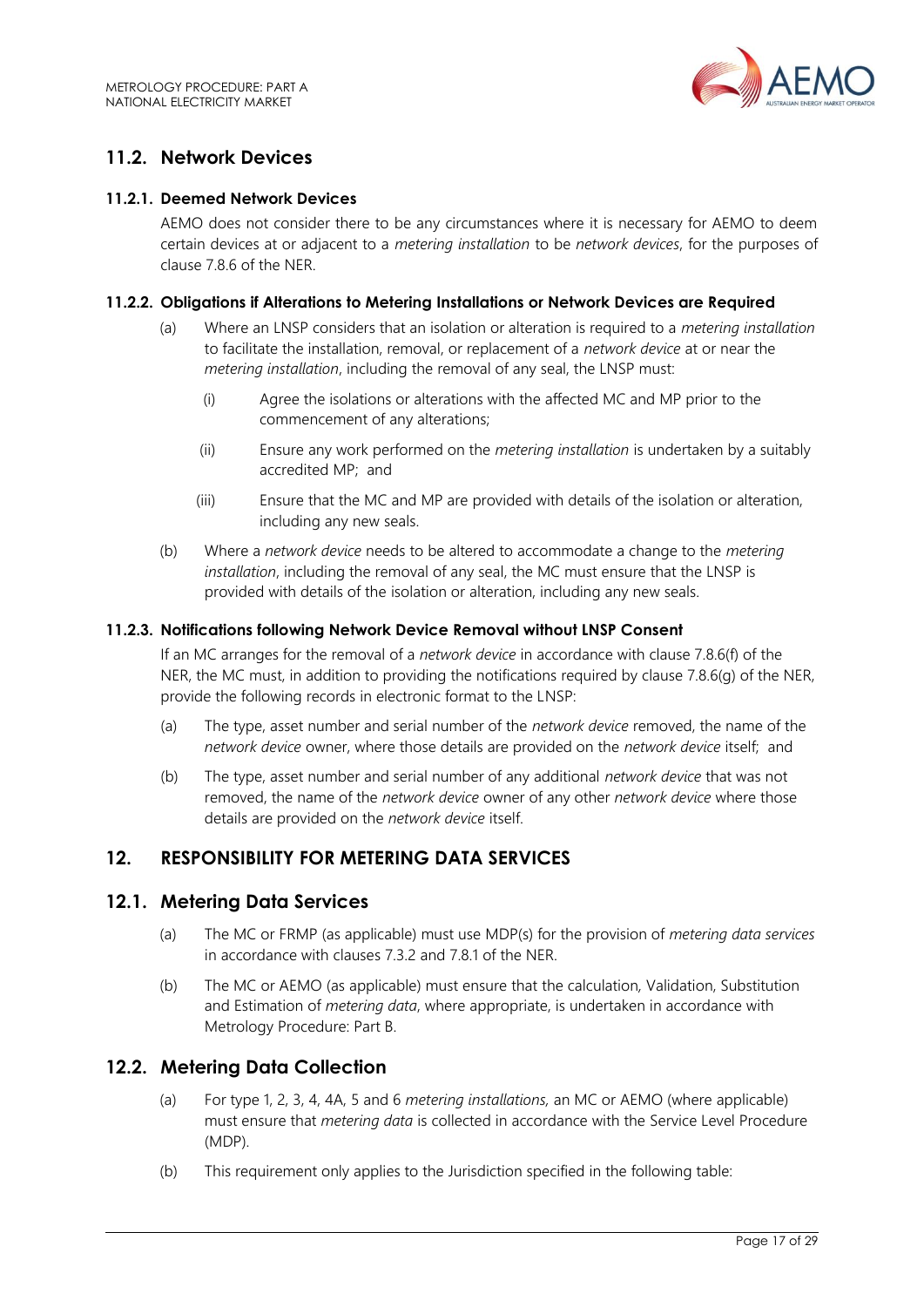

| Jurisdiction                    | Variation in accordance with Jurisdictional policy                                                                                                                                                                                                                                                                                                                                                                                                                                                                                                                                                                                                                                                                                                                                              |
|---------------------------------|-------------------------------------------------------------------------------------------------------------------------------------------------------------------------------------------------------------------------------------------------------------------------------------------------------------------------------------------------------------------------------------------------------------------------------------------------------------------------------------------------------------------------------------------------------------------------------------------------------------------------------------------------------------------------------------------------------------------------------------------------------------------------------------------------|
| Victoria                        | Subject to section 12.2(c)[Vic], the type 5 accumulation boundary is zero MWh<br>per annum.                                                                                                                                                                                                                                                                                                                                                                                                                                                                                                                                                                                                                                                                                                     |
| New South<br>Wales              | (1) Subject to section 7[NSW](4), the type 5 accumulation boundary is 100<br>MWh per annum.<br>(2) Subject to clause 7[NSW](4), where an Interval Meter has been installed in<br>accordance with clause [NSW](1), it may be read as a metering installation<br>type 5 at any time.<br>(3) Where an Interval Meter has been installed, the metering coordinator<br>must ensure that the reading of that Interval Meter may only be changed<br>from being read as a <i>metering installation</i> type 5 to being read as a<br>metering installation type 6 when:<br>(a) a transfer of the customer to a New Retailer has been effected; or<br>(b) the Interval Meter has been read as a metering installation type 5 for a<br>period of at least 12 contiguous months with the existing retailer. |
| South Australia                 | (1) The type 5 accumulation boundary is zero MWh per annum.<br>(2) The metering coordinator must ensure that the energy consumed and<br>measured by a sample Interval Meter installed for the purposes of<br>calculating the CLP, is settled in the market on the basis of a type 6<br>metering installation.                                                                                                                                                                                                                                                                                                                                                                                                                                                                                   |
| Australian<br>Capital Territory | (1) In accordance with section 7[ACT](2), the type 5 accumulation boundary is<br>100 MWh per annum.<br>(2) If an Interval Meter has been installed for sites where the type 5<br>accumulation boundary is less than 100 MWh per annum, it may be read<br>as a metering installation type 5 at any time.                                                                                                                                                                                                                                                                                                                                                                                                                                                                                         |
| Queensland                      | The type 5 accumulation boundary is 750 MWh per annum.                                                                                                                                                                                                                                                                                                                                                                                                                                                                                                                                                                                                                                                                                                                                          |

## (c) This requirement only applies to the Jurisdiction specified in the following table:

| Jurisdiction                    | Variation in accordance with Jurisdictional policy                                                                                                                                                                                                               |
|---------------------------------|------------------------------------------------------------------------------------------------------------------------------------------------------------------------------------------------------------------------------------------------------------------|
| Victoria                        | Section 12.2(b)[Vic] and 12.2(f) do not apply to type 5 metering installations<br>installed on or after 27 February 2005. For type 5 metering installations<br>installed on or after 27 February 2005, the type 5 accumulation boundary is<br>160 MWh per annum. |
| Australian<br>Capital Territory | Clause 3.4.6 does not apply to type 5 metering installations with consumption<br>less than is specified in clause 12.2(b)[ACT](1) where that metering installation<br>is being read as a type 6.                                                                 |

#### (d) This requirement only applies to the Jurisdiction specified in the following table:

| Jurisdiction                    | Variation in accordance with Jurisdictional policy                                                                                                                                                                                                                                                                                                                                                            |  |
|---------------------------------|---------------------------------------------------------------------------------------------------------------------------------------------------------------------------------------------------------------------------------------------------------------------------------------------------------------------------------------------------------------------------------------------------------------|--|
| Victoria                        | During the period in which the metering coordinator is not required to collect<br>interval energy data from any type 5 metering installation because of the<br>operation of clause 12.2(c)[Vic], if it does not collect interval energy data from<br>that metering installation, it must collect accumulation energy data from that<br>metering installation as if it were a type 6 metering installation.    |  |
| Australian<br>Capital Territory | During the period in which the metering coordinator is not required to collect<br>interval energy data from any type 5 metering installation because of the<br>operation of clause 12.2(b)[ACT](2), if it does not collect interval energy data<br>from that metering installation, it must collect accumulation energy data from<br>that metering installation as if it were a type 6 metering installation. |  |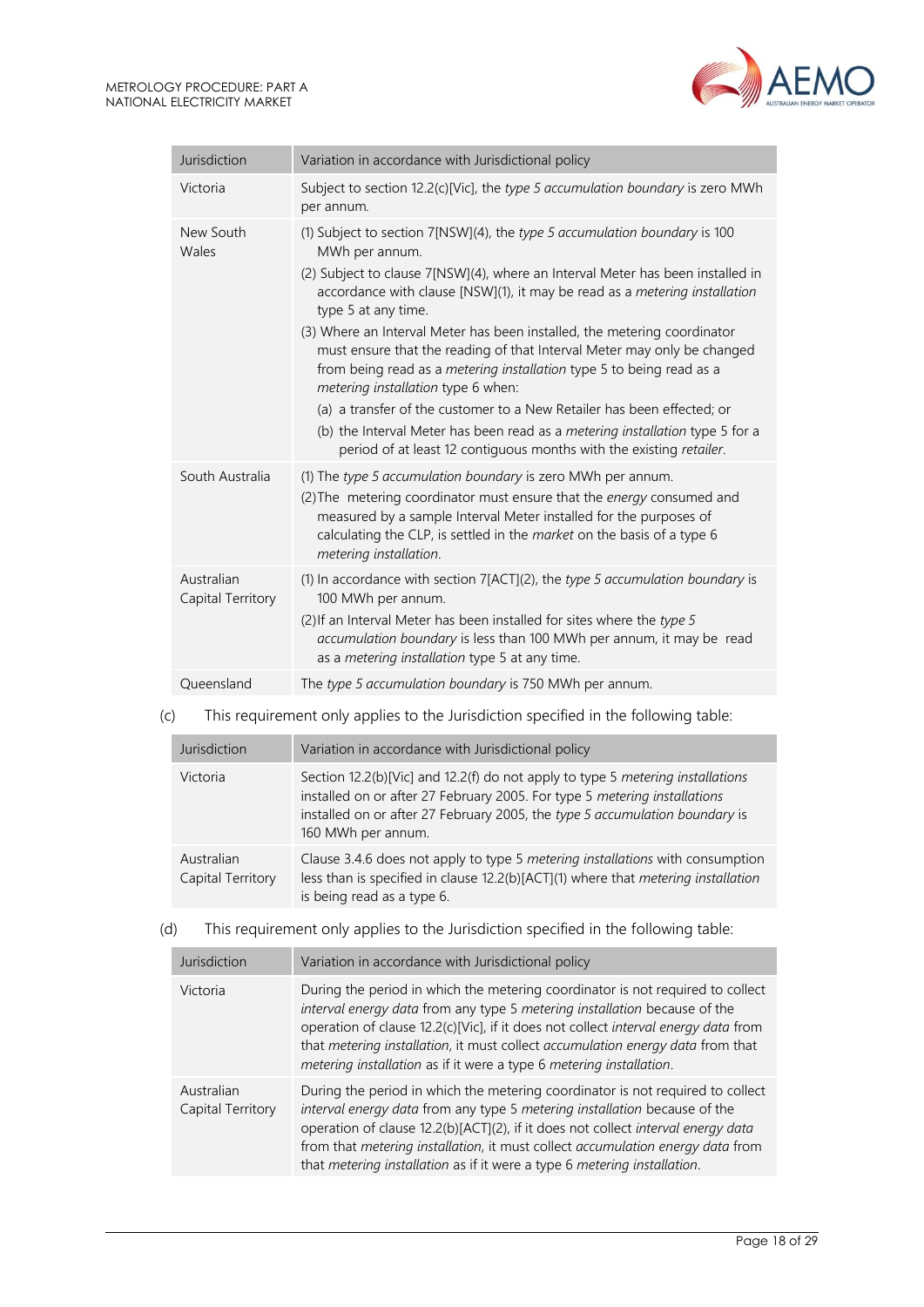the control of the control of the con-



|     | Jurisdiction | Variation in accordance with Jurisdictional policy                                                                                                                                                                                                                                                                                                                                                                                                  |
|-----|--------------|-----------------------------------------------------------------------------------------------------------------------------------------------------------------------------------------------------------------------------------------------------------------------------------------------------------------------------------------------------------------------------------------------------------------------------------------------------|
|     | Queensland   | (1) An Interval Meter installed at a connection point where the flow of<br>electricity is less than 100MWh per annum will be read as an Accumulation<br>Meter unless the metering installation is classified as types 1 to 4.<br>(2) Subject to (3), an Interval Meter installed for a Queensland Market<br>Customer where the flow of electricity is greater than or equal to 100 MWh<br>per annum must be read as a remotely read Interval Meter. |
|     |              | (3) Notwithstanding (2), an Interval Meter installed where the flow of<br>electricity is greater than or equal to 100 MWh per annum and where the<br>connection point has never had an customer with a negotiated retail<br>contract will be read as an Accumulation Meter by the metering data<br>provider.                                                                                                                                        |
|     |              | (4) Once interval metering data is transferred to AEMO, the Interval Meter<br>must continue to be read as an Interval Meter unless the NMI is<br>reclassified from a NMI equal to or greater than 100 MWh per annum to a<br>NMI less than 100 MWh per annum, in which case the Interval Meter may<br>be read as an Accumulation Meter.                                                                                                              |
|     |              | (5) A LNSP is permitted to read the metering installation for its own purpose<br>provided the reading schedule is coordinated with the metering<br>coordinator.                                                                                                                                                                                                                                                                                     |
| (f) |              | Subject to the dates specified in clause 13.2(c)[Vic], for type 5 metering installations<br>(excluding sample profile meters for the purposes of developing the CLPs in accordance<br>with section 13.3 of Metrology Procedure: Part B), the MC must:                                                                                                                                                                                               |
|     | (i)          | Ensure that interval metering data is collected from a metering installation in<br>accordance with the Service Level Procedure (MDP); and                                                                                                                                                                                                                                                                                                           |
|     | (ii)         | Use reasonable endeavours to ensure that interval metering data is collected from<br>every type 5 metering installation once every three months and that this metering<br>data is transferred to the metering data services database.                                                                                                                                                                                                               |
| (g) |              | For type 6 metering installations, the MC must:                                                                                                                                                                                                                                                                                                                                                                                                     |
|     | (i)          | Ensure that accumulated energy data is collected from metering installations in<br>accordance with the Service Level Procedure (MDP); and                                                                                                                                                                                                                                                                                                           |
|     | (ii)         | Use reasonable endeavours to ensure that accumulated energy data is collected<br>from every type 6 metering installation once every three months and that this<br>metering data is transferred to the metering data services database.                                                                                                                                                                                                              |
| (h) |              | An MC must use reasonable endeavours to ensure that energy data is collected from a type<br>4A, 5 or 6 metering installation and transferred to the relevant metering data services<br>database no more than two business days prior to, or two business days subsequent to, the<br>Scheduled Reading Date for that metering installation.                                                                                                          |
| (i) |              | This requirement only applies to the Jurisdiction specified in the following table:                                                                                                                                                                                                                                                                                                                                                                 |

|  | (e) |  |  | This requirement only applies to the Jurisdiction specified in the following table: |
|--|-----|--|--|-------------------------------------------------------------------------------------|
|--|-----|--|--|-------------------------------------------------------------------------------------|

| Jurisdiction | Variation in accordance with Jurisdictional policy                                                                                                                                                                                                                                                                           |
|--------------|------------------------------------------------------------------------------------------------------------------------------------------------------------------------------------------------------------------------------------------------------------------------------------------------------------------------------|
| Victoria     | Nothing in section 12.2(h) prevents the metering coordinator from additionally<br>collecting energy data from a type 5 metering installation and transferring that data<br>to the relevant <i>metering data services</i> earlier than 2 business days prior to the<br>scheduled reading date for that metering installation. |
|              | TALLET THE COMPLETE LICENSE IN A METALLICE STATE OF A LIFT AGAO THE CONTRACT HERE OF A LIFT AND LIFT AND A MANUSCRIPT                                                                                                                                                                                                        |

Note: The effective date of this Jurisdictional provision is 1 July 2009. The review date of this Jurisdictional provision is 31 December 2017.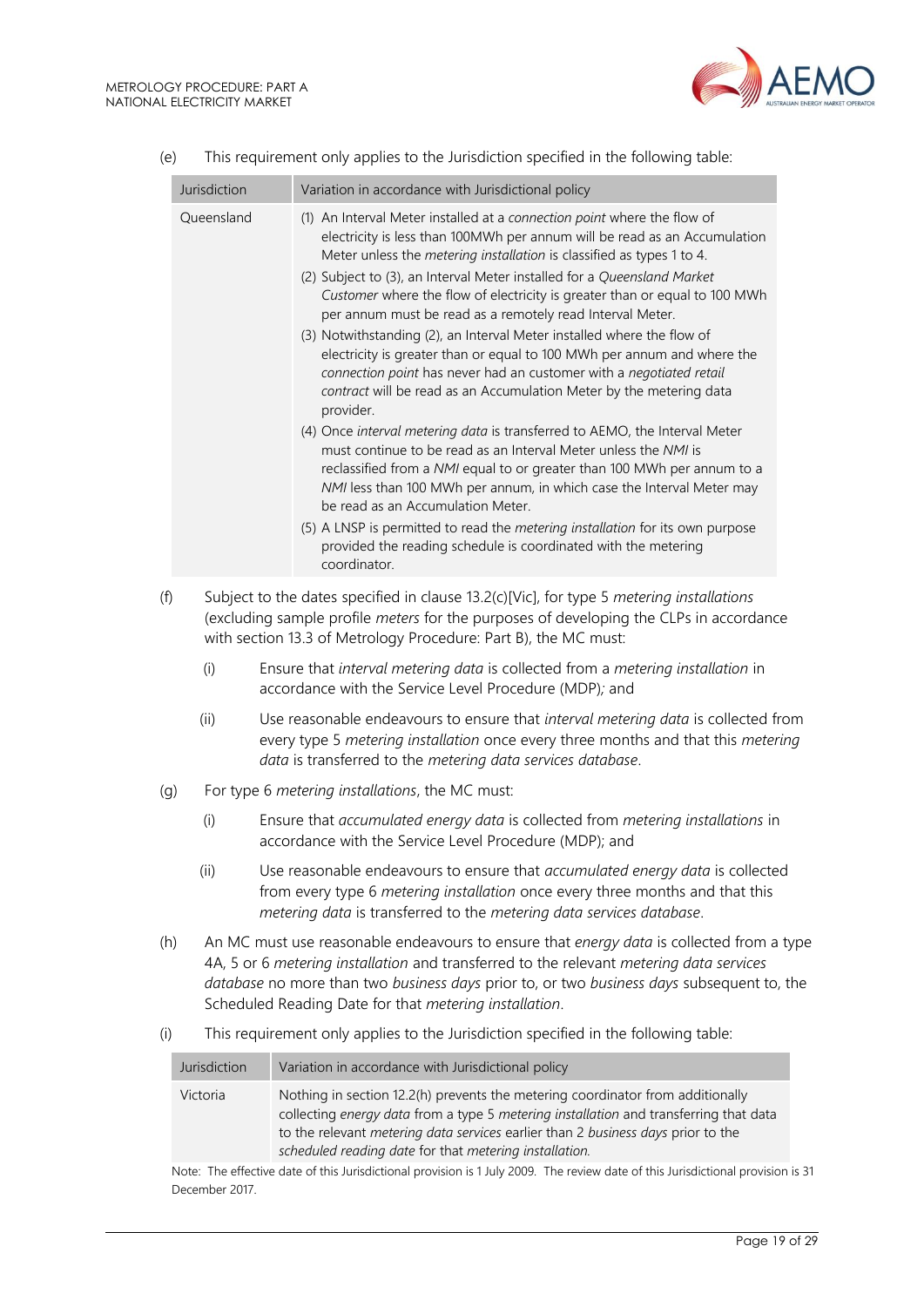

(j) For *metering installations* that do not have *remote acquisition*, and where an MC is not a Transmission Network Service Provider (TNSP), the MC must use reasonable endeavours to ensure that each *metering installation* is read at least every three months, and the Meter Reading frequency is agreed with the FRMP.

## <span id="page-19-0"></span>**12.3. Metering Data Storage**

- (a) The MDP must provide a *metering data services database* containing *metering data* in accordance with clause 7.10.1 of the NER.
- (b) The Load Tables, Inventory Tables and On/Off Tables for type 7 *metering installations* must be stored within the *metering data services database*.

#### <span id="page-19-1"></span>**12.4. Access to Metering Data**

- (a) Access to *metering data* must be provided in accordance with clause 7.15.5 of the NER and the Service Level Procedure (MDP).
- (b) This requirement only applies to the Jurisdiction specified in the following table:

| Jurisdiction | Variation in accordance with Jurisdictional policy                                                                                                                                                                                                                                                                                                                               |
|--------------|----------------------------------------------------------------------------------------------------------------------------------------------------------------------------------------------------------------------------------------------------------------------------------------------------------------------------------------------------------------------------------|
| Victoria     | Despite section 12.4(a), where <i>metering data</i> for a type 5 <i>metering installation</i> is<br>collected more frequently than required under clause 12.2(h) (as allowed under<br>section 12.2(i)[Vic]) access to metering data need not be provided until 5pm on the<br>second business day after the next scheduled reading date for that metering<br><i>installation.</i> |

Note: The effective date of this Jurisdictional provision is 1 July 2009. The review date of this Jurisdictional provision is 31 December 2017.

- (c) The MC must ensure that *metering data* from the following is transferred to AEMO:
	- (i) *Interval metering data* for *first-tier loads*, including First-Tier Controlled Loads *calculated metering data* for *first-tier loads*; and
	- (ii) *Accumulated metering data* for First-Tier Controlled Loads in New South Wales and Queensland.
- (d) The MC must notify *AEMO* of the *interval metering data* for *first-tier loads* that are to be transferred to AEMO.

## <span id="page-19-2"></span>**12.5. Verification of Metering Data for whole current Small Customer Metering Installations, Type 4A, 5, 6 and 7 Metering Installations**

To facilitate the verification of *metering data* for whole current *small customer metering installations*, and type 4A, 5, 6 and 7 *metering installations*:

- (a) Each MC must ensure that a Sample Test Plan is established and maintained in accordance with *Australian Standards* "AS 1199: Sampling procedures for inspection by attributes – Sampling schemes indexed by Acceptance Quality Limit (AQL) for lot-by-lot inspection".
- (b) Each MC must ensure that the Sample Test Plan is set at General Inspection Level II and initially selected to be a normal inspection sample size using an AQL of 1.5.
- (c) A test sample is deemed to have passed the verification test when the *metering data* stored in the *metering data services database* is consistent with the *energy data* stored in the *metering installation*. If the *metering data* stored in the *metering data services database* does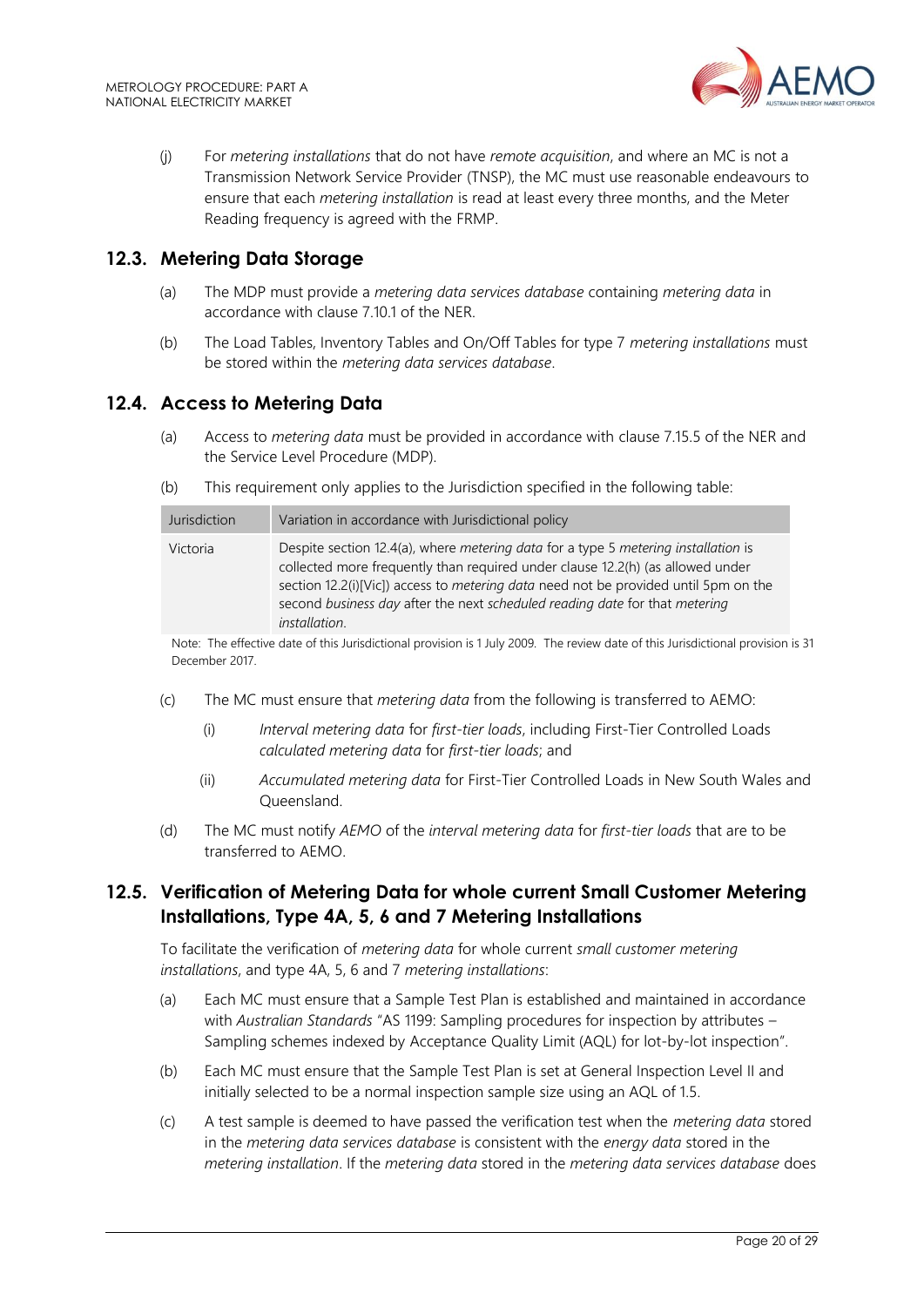

not match the energy data stored in the *metering installation*, then the test sample is deemed to have failed the verification test and must be rectified.

- (d) Each MC must ensure the following steps are taken after each round of verification:
	- (i) If the Sample Test Plan passes the acceptance number (Ac) criteria at a normal inspection sample size, continue to test using the normal inspection sample size for the next round.
	- (ii) If the Sample Test Plan fails the acceptance number (Ac) criteria at a normal inspection sample size, switch to a tightened inspection sample size for the next two rounds. If the two consecutive rounds pass, then on the third round switch back to a normal inspection sample size.
	- (iii) If the Sample Test Plan fails the acceptance number (Ac) criteria for two consecutive rounds, then all metering installations will need to be verified.
- (e) Verification tests must be conducted in accordance with the Sample Test Plan, at least once every 12 months.
- (f) If there is an inconsistency between the *energy data* held in a *metering installation* and the *metering data* held in the *metering data services database*, the *energy data* in the *metering installation* is to be taken as prima facie evidence of the amount of electricity supplied to that *metering point*, except if the *meter* or components of the *metering installation* are found to be not compliant with the NER.
- (g) The *calculated metering data* stored in a *metering data services database* for a *NMI* is consistent with the Physical Inventory if the error associated with calculating the *energy* value for the sample, that is:
	- n  $\Sigma$ (Agreed *load* per Unmetered Device type as per Load Table)<sup>i</sup> \*
- $i = 1$ (Actual number of Unmetered Device types in the sample geographic area)<sup>i</sup>

- 1

n (Agreed *load* per Unmetered Device type as per Load Table)i \*

 $\Sigma$ (Number of Unmetered Device types in the sample geographic area as per Inventory Table)

 $i = 1$ i

#### where:  $i =$  Unmetered Device type

is within  $\pm$  2.0%. Where the existing error is greater than  $\pm$  2.0% a date for reaching an error level within  $\pm$  2.0% and a transition plan to reach that error level must be determined by AEMO in consultation with the relevant MC and affected *Registered Participants*.

(h) If there is an inconsistency between the Inventory Table held in a *metering data services database* for a type 7 *metering installation* and the Physical Inventory, the Physical Inventory is to be taken as prima facie evidence of the actual number of Unmetered Devices.

# <span id="page-20-0"></span>**12.6. Metering Installation Type 7 – Sample Testing**

- (a) For the purposes of sample testing type 7 *metering installations*, the MC must ensure that the sample size is determined using Table 3.8. The sample is to be selected from Unmetered Devices in the Inventory Table for an MC.
- (b) The MC must ensure that the sample size for the first two Validation tests is based on a 'normal' sample size indicated in Table 3.8.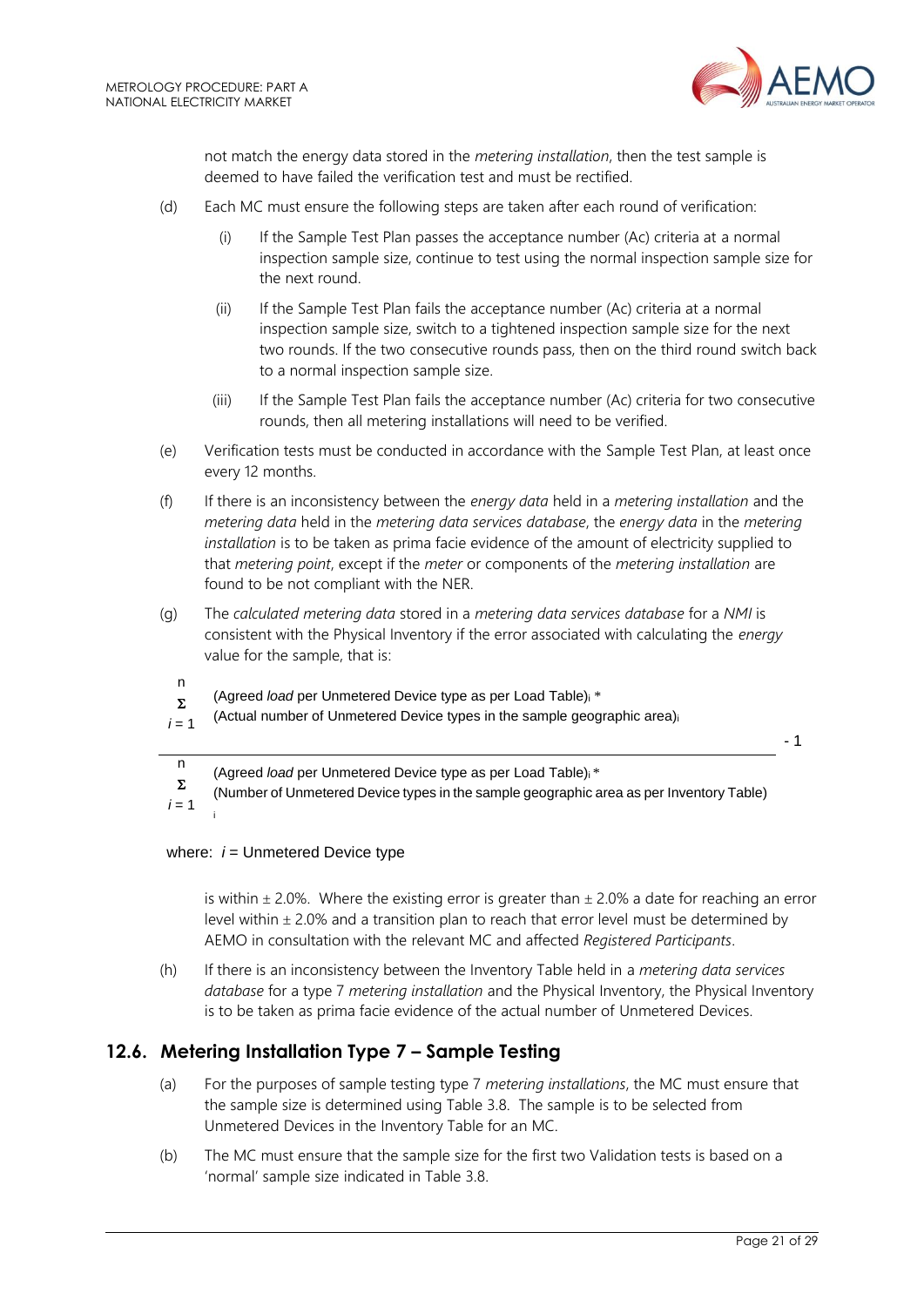

| Number of Unmetered Devices in | Sample Size    |                |           |  |
|--------------------------------|----------------|----------------|-----------|--|
| Inventory Table                | Reduced        | Normal         | Tightened |  |
| $2$ to $8$                     | $\overline{2}$ | $\overline{c}$ | 3         |  |
| 9 to 15                        | $\overline{c}$ | 3              | 5         |  |
| 16 to 25                       | 3              | 5              | 8         |  |
| 26 to 50                       | 5              | 8              | 13        |  |
| 51 to 90                       | 5              | 13             | 20        |  |
| 91 to 150                      | 8              | 20             | 32        |  |
| 151 to 280                     | 13             | 32             | 50        |  |
| 281 to 500                     | 20             | 50             | 80        |  |
| 501 to 1200                    | 32             | 80             | 125       |  |
| 1201 to 3200                   | 50             | 125            | 200       |  |
| 3201 to 10000                  | 80             | 200            | 315       |  |
| 10001 to 35000                 | 125            | 315            | 500       |  |
| 35001 to 150000                | 200            | 500            | 800       |  |
| 150001 to 500000               | 315            | 800            | 1250      |  |
| 500001 to over                 | 500            | 1250           | 2000      |  |

## **Table 3.8** - **Unmetered Devices in Inventory Table**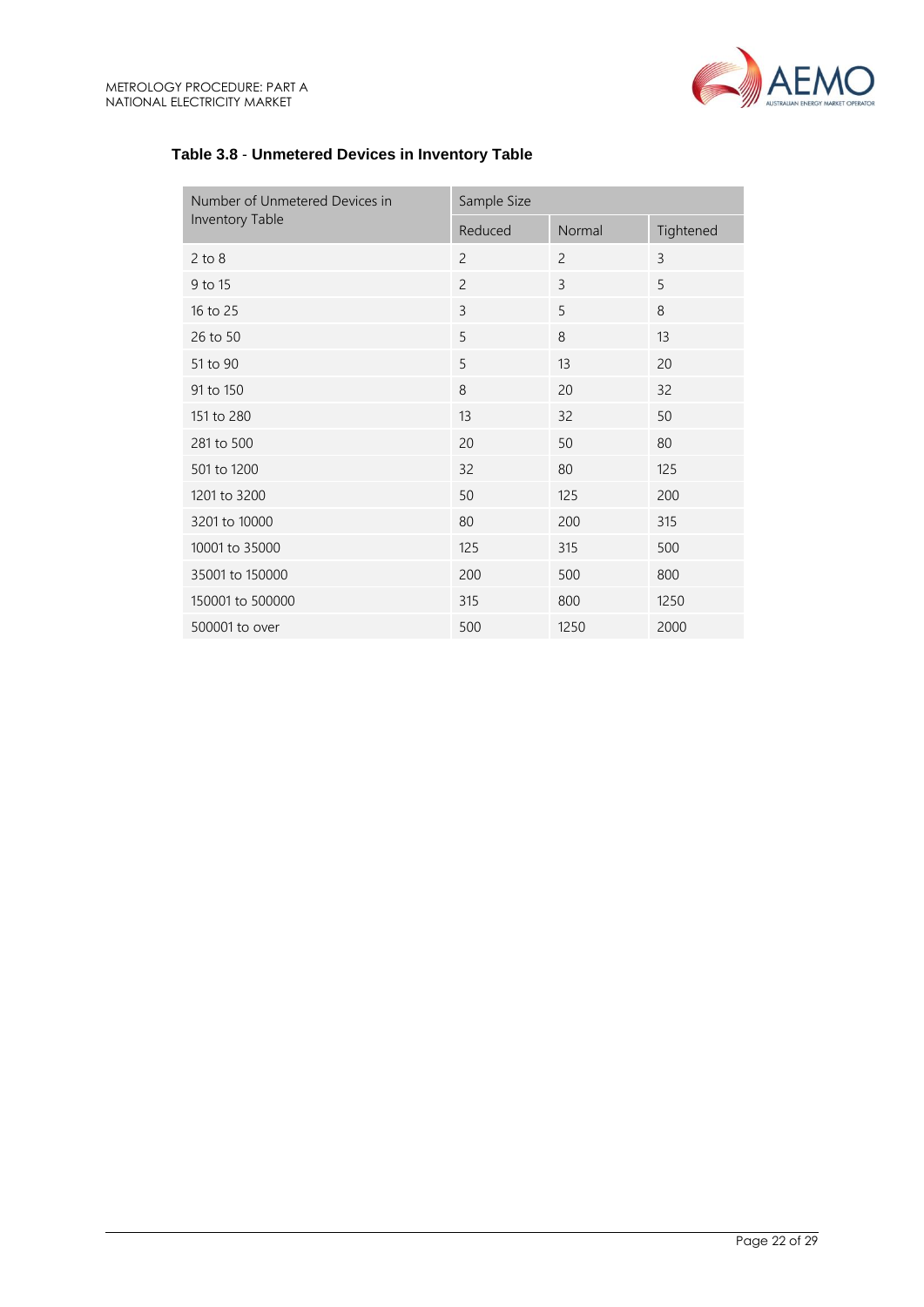

(c) The MC must ensure that the sample size for subsequent Validation tests is based on the following:



- (d) The MC must select sample Unmetered Devices for a Validation test from random geographic areas depending on the sample size. The selection of the geographic area must be such that each Unmetered Device has an equal chance of being included in the sample.
- (e) The MC must ensure that the Validation test is conducted at least once every six months, commencing from the first Validation test.
- (f) Should the results of two consecutive Validation tests, based on a reduced sample size, be within the accuracy requirements for that test, the MC must ensure that the next Validation test is conducted at least once every 12 months.

# <span id="page-22-0"></span>**12.7. Request for Test of Calculated Metering Data**

- (a) If requested to test a type 7 *metering installation* by a *Registered Participant* under clause 7.9.1 of the NER, the MC or AEMO (as applicable) must:
	- (i) arrange to test that the *calculated metering data* stored in the *metering data services database* reflects the Physical Inventory for the type 7 *metering installation*;
	- (ii) use reasonable endeavours to conduct the test within 15 *business days* of the request; and
	- (iii) prior to any test being undertaken, provide an estimate of costs associated with the test.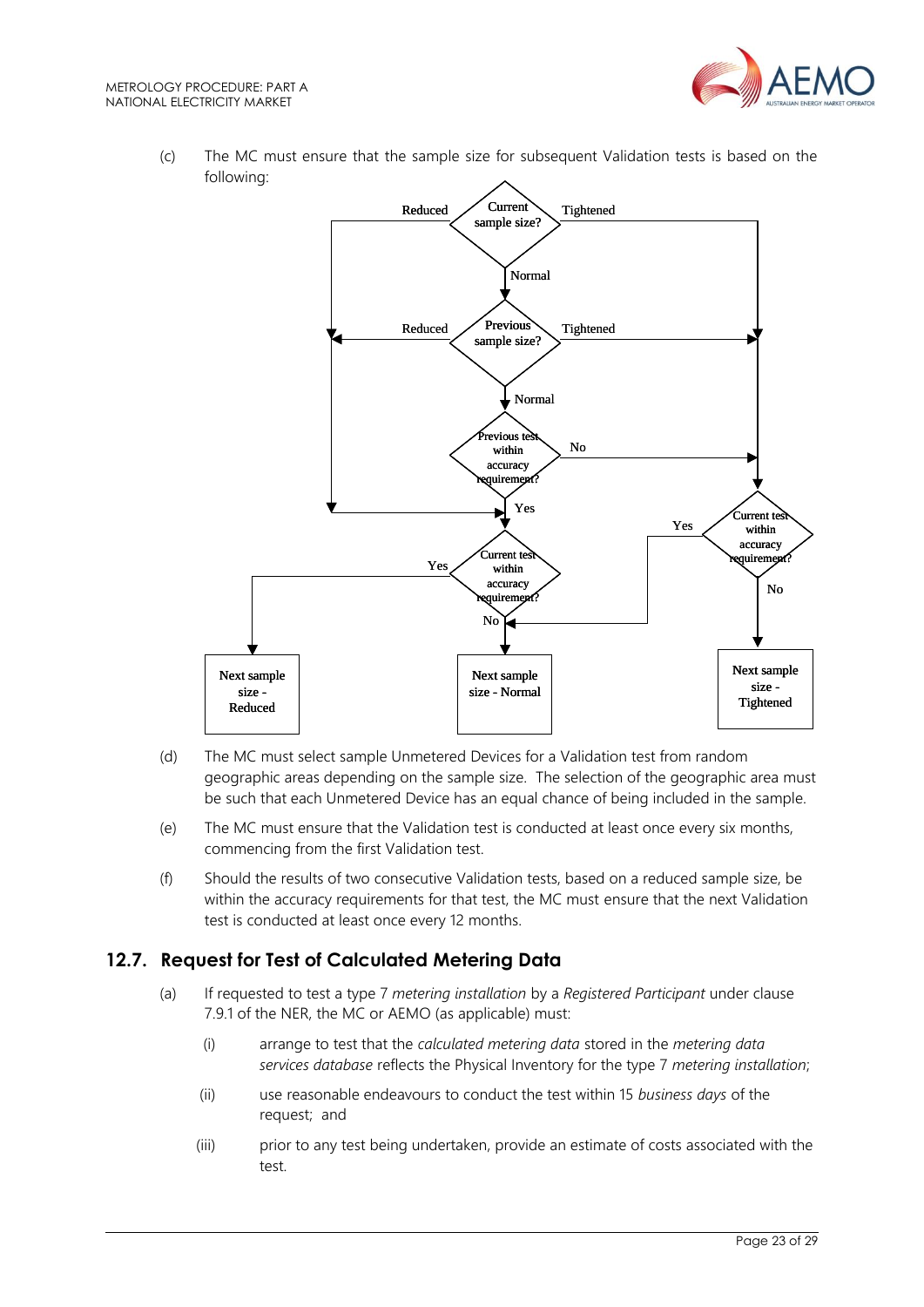

(b) Where there is a discrepancy between the Inventory Table held in the *metering data services database* for a type 7 *metering installation* and the Physical Inventory, the Physical Inventory is to be taken as prima facie evidence of the actual number of Unmetered Devices.

# <span id="page-23-0"></span>**12.8. AEMO's Metering Data Obligations**

#### **12.8.1. Substitutions**

Where *metering data* has been Substituted, AEMO must advise affected *Registered Participants* at the same time as that *metering data* is sent to *Market Participants* for *settlements*.

#### **12.8.2. Load Profiling**

(a) This requirement only applies to the Jurisdiction specified in the following table:

| Jurisdiction                                          | Variation in accordance with Jurisdictional policy                                                                                                                                                                                                                                                                                                                                                                                                                                                                                             |
|-------------------------------------------------------|------------------------------------------------------------------------------------------------------------------------------------------------------------------------------------------------------------------------------------------------------------------------------------------------------------------------------------------------------------------------------------------------------------------------------------------------------------------------------------------------------------------------------------------------|
| New South<br>Wales,<br>South Australia,<br>Queensland | AEMO must prepare a CLP for each relevant Profile Area in accordance with<br>sections 11.4 and 11.5 of Metrology Procedure Part B apply the CLP(s) by<br>Profile Area to the consumption energy data from the applicable first tier<br>controlled load Accumulation Meters and from the applicable SecondTier<br>Controlled Load type 6 metering installations in accordance sections 11.4 and<br>11.5of Metrology Procedure Part B to produce interval metering data.<br>This requirement does not apply to Ergon Energy's distribution area. |

- (b) AEMO must prepare a Net System Load Profile (NSLP) by each Profile Area in accordance with section 15 of Metrology Procedure: Part B and apply it by Profile Area to the *metering data* from type 6 *metering installations* to produce *interval metering data* for type 6 *metering installations*.
- (c) This requirement only applies to the Jurisdiction specified in the following table:

| Jurisdiction                                                                              | Variation in accordance with Jurisdictional policy                                                                                                                                   |
|-------------------------------------------------------------------------------------------|--------------------------------------------------------------------------------------------------------------------------------------------------------------------------------------|
| New South<br>Wales.<br>Queensland,<br>South Australia,<br>Australian<br>Capital Territory | AEMO must enable the transfer to AEMO of parameters for the calculation of<br>a weekly load scaling factor, which represents the estimated data for First-<br>Tier Controlled Loads. |

# <span id="page-23-1"></span>**13. EMERGENCY PRIORITY PROCEDURES**

## <span id="page-23-2"></span>**13.1. Criteria for determining Emergency Condition**

While AEMO does not intend to restrict LNSPs and MCs from agreeing on a definition of 'emergency condition' in their service agreements, the definition must take into consideration the following criteria:

- (a) Unplanned disruption to power supply to one or more Sites, regardless of duration.
- (b) Risk of environmental damage, injury or fatality to any person from *distribution network* equipment due to their proximity to that equipment.
- (c) Potential for or the presence of risk to public safety.
- (d) Mandatory restriction of power supply.
- (e) Disruption to communications network used in the delivery of *metering data.*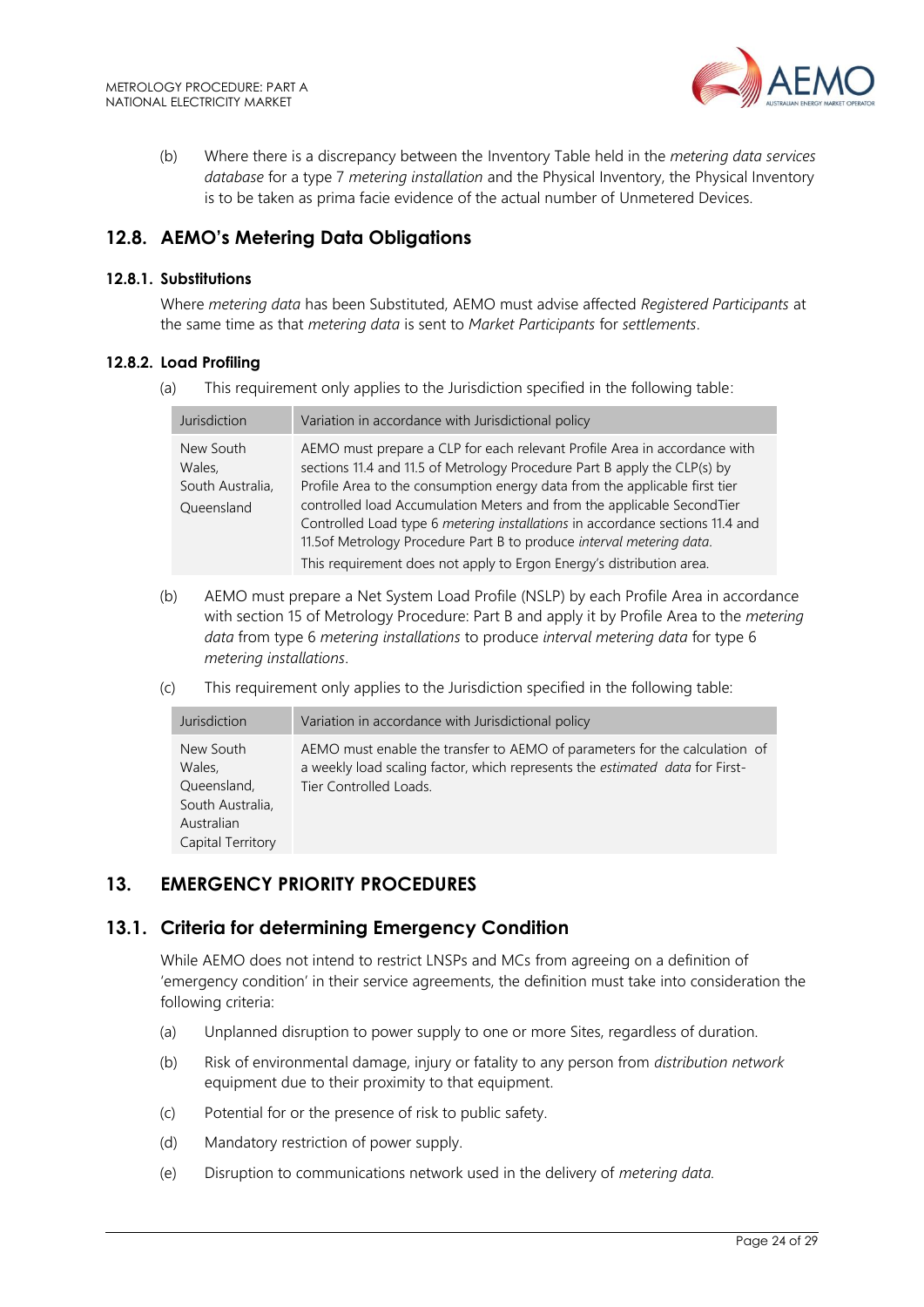

(f) Operational difficulties due to acts of nature, such as flooding and cyclones.

## <span id="page-24-0"></span>**13.2. Metering Installations Affected**

- (a) LNSPs and MCs may adopt different definitions of 'emergency condition' where Accumulation Meters are situated and where Interval Meters are situated.
- (b) In no circumstances will type 7 *metering installations* be affected by an 'emergency condition'.

## <span id="page-24-1"></span>**13.3. Prioritisation of Services by MC in Emergency Condition**

LNSPs may prioritise the delivery of services from MCs by agreement provided that those services that are required for safety purposes, such as *disconnection* or *reconnection* must be prioritised over those services that are required solely for commercial reasons.

#### <span id="page-24-2"></span>**13.4. Other Laws Prevail**

- (a) Nothing in section 13, or in a services agreement between an LNSP and MC, overrides any requirement to comply with the NER or any other law relating to the safety of any person, property or the environment.
- (b) Whilst an MC may agree to supply services to an LNSP related to an emergency condition, the MC is not able to contract out of its obligations in the NER through that agreement.

## <span id="page-24-3"></span>**14. SHARED FUSE ARRANGEMENTS**

- (a) Local Network Service Providers (LNSPs) must identify, record, and maintain Shared Fuse Arrangements through the Shared Isolation Point Flag in MSATS for every *connection point* that is part of each specific Shared Fuse Arrangement, as specified in the NER and the MSATS Procedures.
- (b) Financially Responsible Market Participants (FRMPs) and Metering Coordinators (MCs) must notify the Local Network Service Providers (LNSPs) of any new Shared Fuse Arrangements or any changes to existing Shared Fuse Arrangements for the *connection points* relevant to them, as specified in the NER and the MSATS Procedures.
- (c) Participants may access existing *connection points'* Shared Fuse Arrangements information that is available in the MSATS Standing Data as specified in the MSATS Procedures. Shared Fuse Arrangements for *connection points* are stored in the Shared Isolation Point Flag field in MSATS which is discoverable through NMI Discovery in MSATS.
- (d) The following diagrams show the correct use of Shared Isolation Point Flags: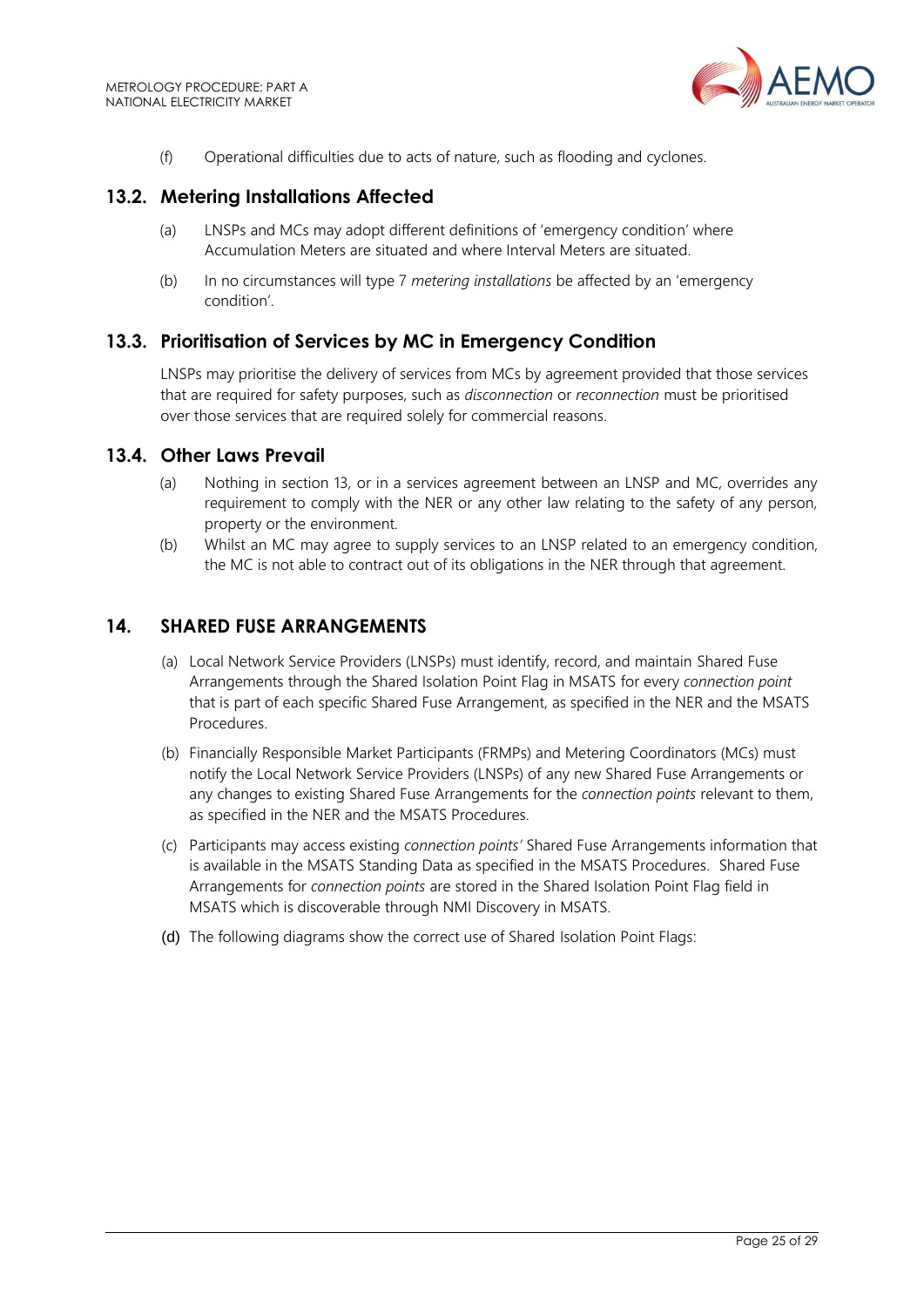



**Diagram 1 – Example where all meters have Shared Fuse Arrangements**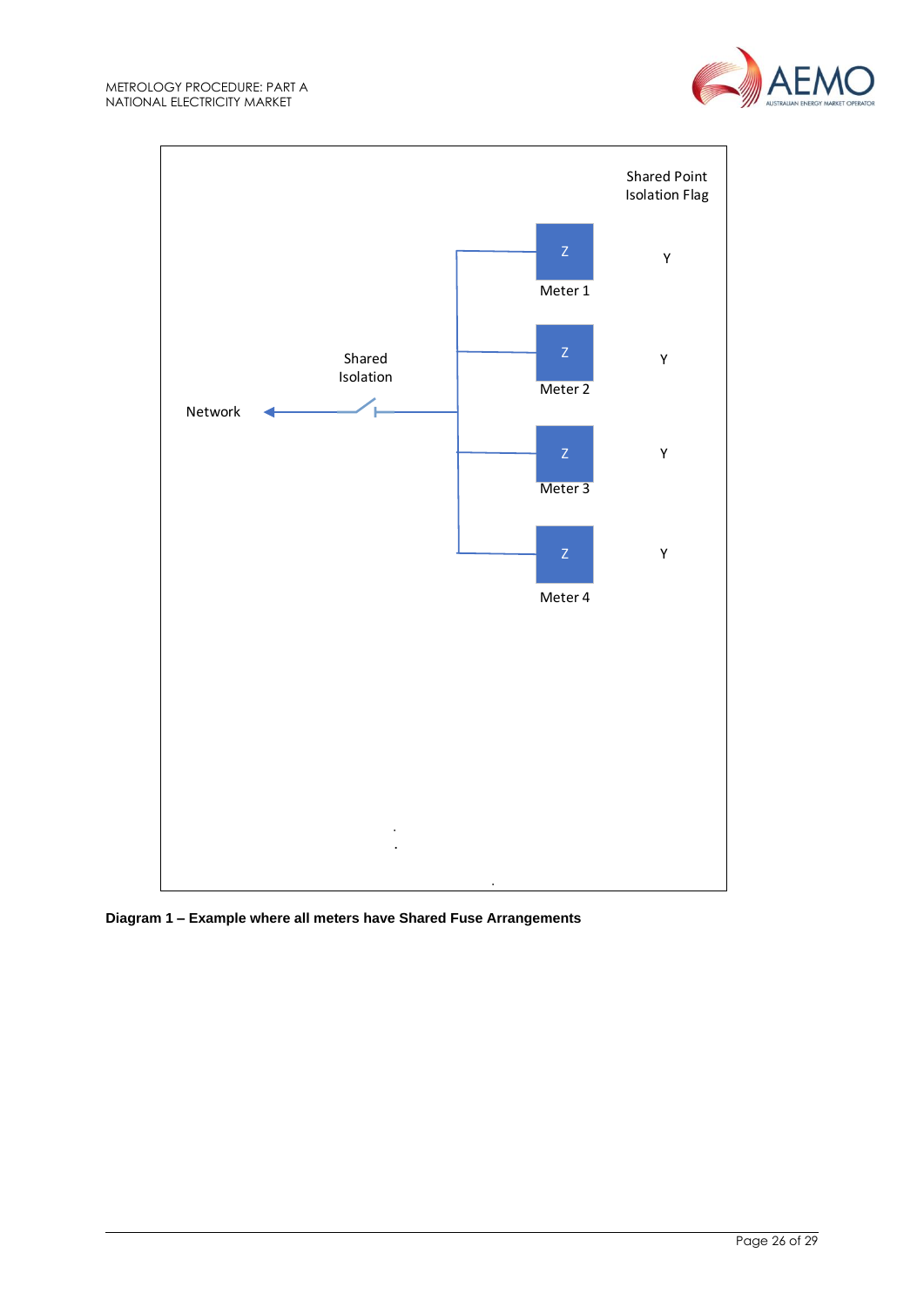



**Diagram 2 – Example of one meter with Individual Isolation**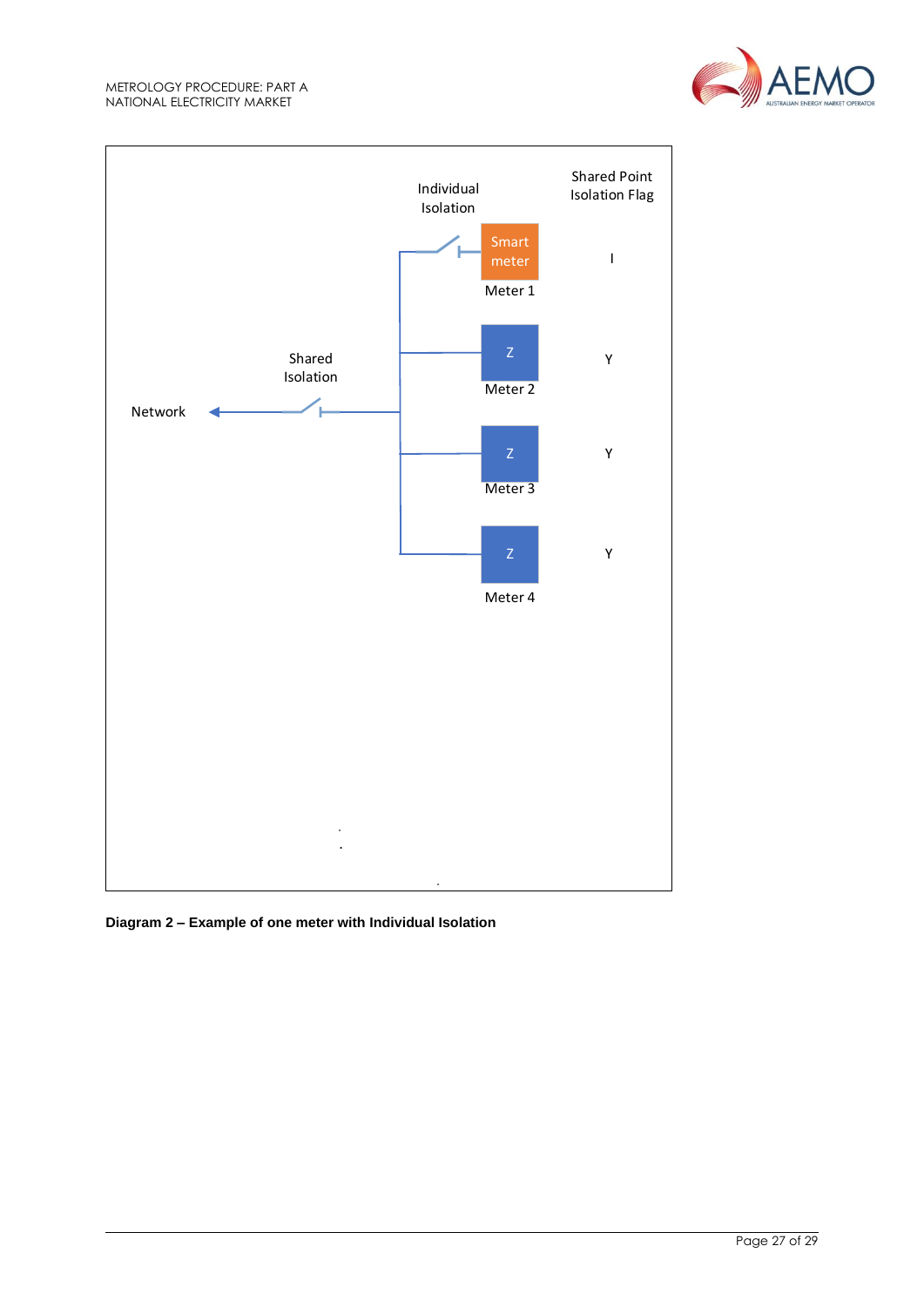



**Diagram 3 – Example of all meters with Individual Isolation**